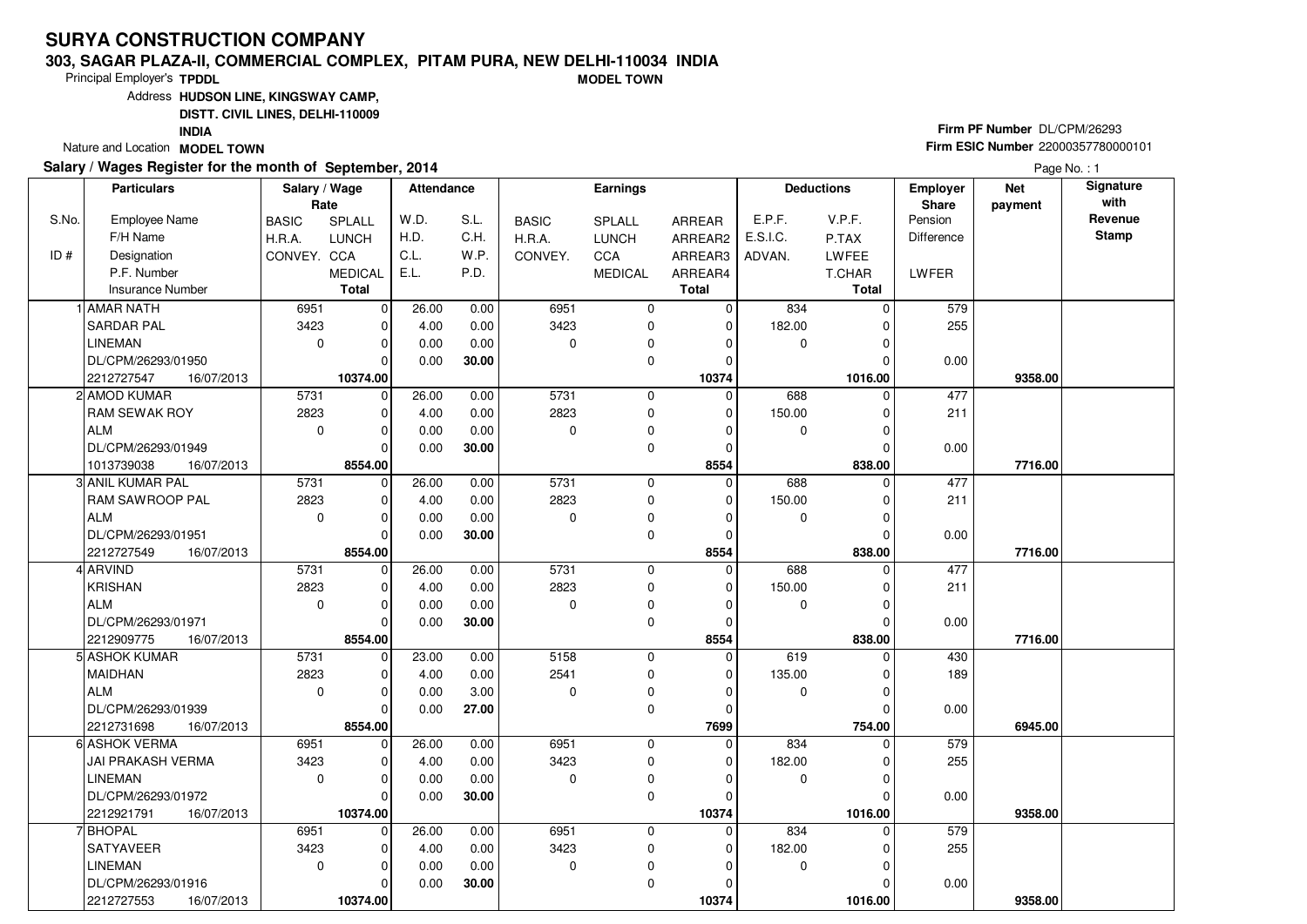#### **303, SAGAR PLAZA-II, COMMERCIAL COMPLEX, PITAM PURA, NEW DELHI-110034 INDIAMODEL TOWN**

Principal Employer's**TPDDL**

Address**HUDSON LINE, KINGSWAY CAMP,**

**DISTT. CIVIL LINES, DELHI-110009**

**INDIA**

Nature and Location **MODEL TOWN** 

## **Salary / Wages Register for the month of September, 2014**

# **Firm PF Number** DL/CPM/26293 **Firm ESIC Number** <sup>22000357780000101</sup>

|       | <b>Particulars</b>                           | Salary / Wage<br>Rate |                         | <b>Attendance</b> |               |              | <b>Earnings</b>  |                   |               | <b>Deductions</b> | Employer<br>Share | <b>Net</b><br>payment | Signature<br>with |
|-------|----------------------------------------------|-----------------------|-------------------------|-------------------|---------------|--------------|------------------|-------------------|---------------|-------------------|-------------------|-----------------------|-------------------|
| S.No. | <b>Employee Name</b>                         | <b>BASIC</b>          | SPLALL                  | W.D.              | S.L.          | <b>BASIC</b> | SPLALL           | ARREAR            | E.P.F.        | V.P.F.            | Pension           |                       | Revenue           |
|       | F/H Name                                     | H.R.A.                | <b>LUNCH</b>            | H.D.              | C.H.          | H.R.A.       | <b>LUNCH</b>     | ARREAR2           | E.S.I.C.      | P.TAX             | Difference        |                       | <b>Stamp</b>      |
| ID#   | Designation                                  | CONVEY. CCA           |                         | C.L.              | W.P.          | CONVEY.      | CCA              | ARREAR3           | ADVAN.        | <b>LWFEE</b>      |                   |                       |                   |
|       | P.F. Number                                  |                       | <b>MEDICAL</b>          | E.L.              | P.D.          |              | <b>MEDICAL</b>   | ARREAR4           |               | T.CHAR            | LWFER             |                       |                   |
|       | <b>Insurance Number</b>                      |                       | <b>Total</b>            |                   |               |              |                  | <b>Total</b>      |               | <b>Total</b>      |                   |                       |                   |
|       | 8 DEVENDER KUMAR                             | 5731                  | 0                       | 22.00             | 0.00          | 4967         | 0                | 0                 | 596           | 0                 | 414               |                       |                   |
|       | <b>SHRI RAM</b>                              | 2823                  | $\mathbf 0$             | 4.00              | 0.00          | 2447         | 0                | $\mathbf 0$       | 130.00        | $\Omega$          | 182               |                       |                   |
|       | ALM                                          | $\mathbf 0$           | $\mathbf 0$             | 0.00              | 4.00          | $\Omega$     | 0                | $\Omega$          | 0             | 0                 |                   |                       |                   |
|       | DL/CPM/26293/01900                           |                       | $\Omega$                | 0.00              | 26.00         |              | $\mathbf 0$      | $\mathbf 0$       |               | 0                 | 0.00              |                       |                   |
|       | 2212727556<br>16/07/2013                     |                       | 8554.00                 |                   |               |              |                  | 7414              |               | 726.00            |                   | 6688.00               |                   |
|       | 9 DEVI SINGH                                 | 6951                  | 0                       | 26.00             | 0.00          | 6951         | $\mathbf 0$      | $\Omega$          | 834           | $\Omega$          | 579               |                       |                   |
|       | <b>MAKRAND PAL</b>                           | 3423                  | $\mathbf 0$             | 4.00              | 0.00          | 3423         | $\mathbf 0$      | 0                 | 182.00        | $\Omega$          | 255               |                       |                   |
|       | LINEMAN                                      | $\mathbf 0$           | $\Omega$                | 0.00              | 0.00          | $\Omega$     | 0                | $\Omega$          | 0             |                   |                   |                       |                   |
|       | DL/CPM/26293/01952                           |                       | $\Omega$                | 0.00              | 30.00         |              | $\mathbf 0$      | $\Omega$          |               | $\Omega$          | 0.00              |                       |                   |
|       | 2212727557<br>16/07/2013                     |                       | 10374.00                |                   |               |              |                  | 10374             |               | 1016.00           |                   | 9358.00               |                   |
|       | 10 DINESH KUMAR                              | 6951                  | $\mathbf 0$             | 25.00             | 0.00          | 6719         | $\mathbf 0$      | $\mathbf 0$       | 806           | $\Omega$          | 560               |                       |                   |
|       | <b>RAM KALAN SINGH</b>                       | 3423                  | $\mathbf 0$             | 4.00              | 0.00          | 3309         | 0                | 0                 | 176.00        |                   | 246               |                       |                   |
|       | <b>LINEMAN</b>                               | $\mathbf 0$           | $\Omega$                | 0.00              | 1.00          | $\Omega$     | $\mathbf 0$      | $\Omega$          | $\mathbf 0$   | O                 |                   |                       |                   |
|       | DL/CPM/26293/01921                           |                       | $\Omega$                | 0.00              | 29.00         |              | $\mathbf 0$      | $\mathbf 0$       |               |                   | 0.00              |                       |                   |
|       | 2212727558<br>16/07/2013                     |                       | 10374.00                |                   |               |              |                  | 10028             |               | 982.00            |                   | 9046.00               |                   |
|       | 11 GREAT MINZ                                | 5731                  | $\mathbf 0$             | 26.00             | 0.00          | 5731         | $\mathbf 0$      | $\mathbf 0$       | 688           | O                 | 477               |                       |                   |
|       | MAHUL MINZ                                   | 2823                  | $\mathbf 0$             | 4.00              | 0.00          | 2823         | 0                | 0                 | 150.00        |                   | 211               |                       |                   |
|       | ALM                                          | $\Omega$              | $\Omega$                | 0.00              | 0.00          | $\Omega$     | 0                | $\Omega$          | $\mathbf 0$   | U                 |                   |                       |                   |
|       | DL/CPM/26293/01937                           |                       | $\Omega$                | 0.00              | 30.00         |              | $\mathbf 0$      | $\mathbf 0$       |               |                   | 0.00              |                       |                   |
|       | 2212727559<br>16/07/2013                     |                       | 8554.00                 |                   |               |              |                  | 8554              |               | 838.00            |                   | 7716.00               |                   |
|       | 12 JAG MOHAN                                 | 6951                  | $\mathbf 0$             | 26.00             | 0.00          | 6951         | $\mathbf 0$      | $\mathbf 0$       | 834           |                   | 579               |                       |                   |
|       | <b>RAJA RAM</b>                              | 3423                  | $\Omega$                | 4.00              | 0.00          | 3423         | $\mathbf 0$      | $\Omega$          | 182.00        |                   | 255               |                       |                   |
|       | <b>LINEMAN</b>                               | $\mathbf 0$           | $\mathbf 0$             | 0.00              | 0.00          | $\Omega$     | $\pmb{0}$        | 0                 | 0             | $\Omega$          |                   |                       |                   |
|       | DL/CPM/26293/01901                           |                       | $\mathbf 0$             | 0.00              | 30.00         |              | $\mathbf 0$      | $\Omega$          |               |                   | 0.00              |                       |                   |
|       | 2212727562<br>16/07/2013<br>13 JAGDISH YADAV | 5731                  | 10374.00                |                   |               | 5731         |                  | 10374<br>$\Omega$ |               | 1016.00           |                   | 9358.00               |                   |
|       | <b>RAM NARESH YADAV</b>                      | 2823                  | $\mathbf 0$<br>$\Omega$ | 26.00             | 0.00          | 2823         | $\mathbf 0$      | $\Omega$          | 688           | 0<br>U            | 477               |                       |                   |
|       | ALM                                          | $\Omega$              | $\mathbf 0$             | 4.00              | 0.00          | $\Omega$     | 0<br>$\mathbf 0$ | $\Omega$          | 150.00<br>0   |                   | 211               |                       |                   |
|       | DL/CPM/26293/01948                           |                       | $\Omega$                | 0.00<br>0.00      | 0.00<br>30.00 |              | $\mathbf 0$      | $\Omega$          |               |                   | 0.00              |                       |                   |
|       |                                              |                       |                         |                   |               |              |                  |                   |               |                   |                   |                       |                   |
|       | 1013726467<br>16/07/2013<br>14 JATA SHANKAR  | 6951                  | 8554.00<br>$\mathbf 0$  |                   |               | 6951         | $\mathbf 0$      | 8554<br>$\Omega$  |               | 838.00<br>0       | 579               | 7716.00               |                   |
|       | <b>ASHOK KUMAR</b>                           | 3423                  | $\Omega$                | 26.00<br>4.00     | 0.00<br>0.00  | 3423         | $\mathbf 0$      | 0                 | 834<br>182.00 |                   | 255               |                       |                   |
|       | <b>LINEMAN</b>                               | $\mathbf 0$           | $\mathbf 0$             | 0.00              | 0.00          | $\mathbf 0$  | 0                | $\Omega$          | 0             | O                 |                   |                       |                   |
|       | DL/CPM/26293/01953                           |                       | $\Omega$                | 0.00              | 30.00         |              | 0                | $\Omega$          |               |                   |                   |                       |                   |
|       | 2212727564<br>16/07/2013                     |                       | 10374.00                |                   |               |              |                  | 10374             |               | 1016.00           | 0.00              | 9358.00               |                   |
|       |                                              |                       |                         |                   |               |              |                  |                   |               |                   |                   |                       |                   |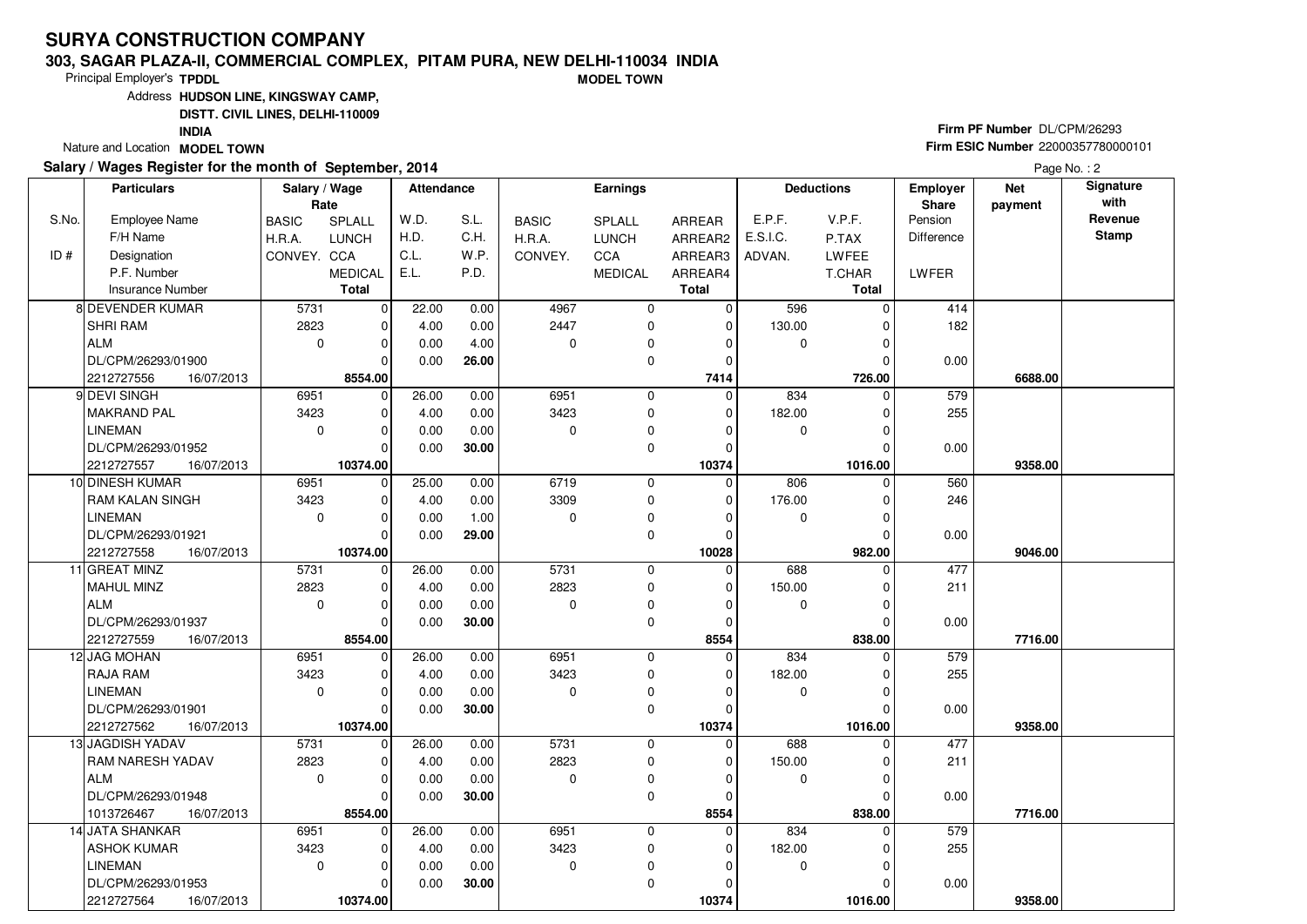#### **303, SAGAR PLAZA-II, COMMERCIAL COMPLEX, PITAM PURA, NEW DELHI-110034 INDIAMODEL TOWN**

Principal Employer's**TPDDL**

Address**HUDSON LINE, KINGSWAY CAMP,**

**DISTT. CIVIL LINES, DELHI-110009**

**INDIA**

Nature and Location **MODEL TOWN** 

## **Salary / Wages Register for the month of September, 2014**

# **Firm PF Number** DL/CPM/26293 **Firm ESIC Number** <sup>22000357780000101</sup>

|       | <b>Particulars</b>                 | Salary / Wage<br>Rate |                | <b>Attendance</b> |              |              | <b>Earnings</b> |                   |          | <b>Deductions</b> | Employer<br>Share | <b>Net</b><br>payment | Signature<br>with |
|-------|------------------------------------|-----------------------|----------------|-------------------|--------------|--------------|-----------------|-------------------|----------|-------------------|-------------------|-----------------------|-------------------|
| S.No. | <b>Employee Name</b>               | <b>BASIC</b>          | SPLALL         | W.D.              | S.L.         | <b>BASIC</b> | <b>SPLALL</b>   | <b>ARREAR</b>     | E.P.F.   | V.P.F.            | Pension           |                       | Revenue           |
|       | F/H Name                           | H.R.A.                | <b>LUNCH</b>   | H.D.              | C.H.         | H.R.A.       | <b>LUNCH</b>    | ARREAR2           | E.S.I.C. | P.TAX             | <b>Difference</b> |                       | <b>Stamp</b>      |
| ID#   | Designation                        | CONVEY. CCA           |                | C.L.              | W.P.         | CONVEY.      | CCA             | ARREAR3           | ADVAN.   | <b>LWFEE</b>      |                   |                       |                   |
|       | P.F. Number                        |                       | <b>MEDICAL</b> | E.L.              | P.D.         |              | <b>MEDICAL</b>  | ARREAR4           |          | T.CHAR            | LWFER             |                       |                   |
|       | <b>Insurance Number</b>            |                       | <b>Total</b>   |                   |              |              |                 | <b>Total</b>      |          | <b>Total</b>      |                   |                       |                   |
|       | 15 JITENDER                        | 5731                  | $\mathbf 0$    | 25.00             | 0.00         | 5540         | 0               | $\mathbf 0$       | 665      | $\Omega$          | 461               |                       |                   |
|       | VASUDEV                            | 2823                  | $\mathbf 0$    | 4.00              | 0.00         | 2729         | $\mathbf 0$     | $\mathbf 0$       | 145.00   | $\Omega$          | 204               |                       |                   |
|       | ALM                                | $\mathbf 0$           | $\mathbf 0$    | 0.00              | 1.00         | $\Omega$     | 0               | $\Omega$          | 0        | U                 |                   |                       |                   |
|       | DL/CPM/26293/01920                 |                       | $\Omega$       | 0.00              | 29.00        |              | 0               | 0                 |          | O                 | 0.00              |                       |                   |
|       | 16/07/2013<br>1013583473           |                       | 8554.00        |                   |              |              |                 | 8269              |          | 810.00            |                   | 7459.00               |                   |
|       | 16 KAILASH RAJPUT                  | 6951                  | $\mathbf 0$    | 25.00             | 0.00         | 6719         | $\mathbf 0$     | $\Omega$          | 806      | $\Omega$          | 560               |                       |                   |
|       | <b>LAL SINGH</b>                   | 3423                  | $\mathbf 0$    | 4.00              | 0.00         | 3309         | 0               | 0                 | 176.00   | $\Omega$          | 246               |                       |                   |
|       | <b>LINEMAN</b>                     | $\mathbf 0$           | $\mathbf 0$    | 0.00              | 1.00         | $\Omega$     | 0               | $\Omega$          | 0        | $\Omega$          |                   |                       |                   |
|       | DL/CPM/26293/01914                 |                       | $\Omega$       | 0.00              | 29.00        |              | $\mathbf 0$     | $\Omega$          |          | $\Omega$          | 0.00              |                       |                   |
|       | 2212727565<br>16/07/2013           |                       | 10374.00       |                   |              |              |                 | 10028             |          | 982.00            |                   | 9046.00               |                   |
|       | 17 KAUSHAL KUMAR                   | 5731                  | $\mathbf 0$    | 26.00             | 0.00         | 5731         | 0               | $\mathbf 0$       | 688      | $\Omega$          | 477               |                       |                   |
|       | <b>SARDAR PAL</b>                  | 2823                  | $\mathbf 0$    | 4.00              | 0.00         | 2823         | 0               | $\mathbf 0$       | 150.00   | 0                 | 211               |                       |                   |
|       | ALM                                | $\mathbf 0$           | $\Omega$       | 0.00              | 0.00         | $\Omega$     | 0               | $\Omega$          | 0        | $\Omega$          |                   |                       |                   |
|       | DL/CPM/26293/01925                 |                       | $\Omega$       | 0.00              | 30.00        |              | 0               | $\mathbf 0$       |          | 0                 | 0.00              |                       |                   |
|       | 2212727566<br>16/07/2013           |                       | 8554.00        |                   |              |              |                 | 8554              |          | 838.00            |                   | 7716.00               |                   |
|       | 18 MAHADEV                         | 5731                  | 0              | 26.00             | 0.00         | 5731         | $\mathbf 0$     | $\Omega$          | 688      | $\Omega$          | 477               |                       |                   |
|       | LAKHU PRASAD YADAV                 | 2823                  | $\mathbf 0$    | 4.00              | 0.00         | 2823         | $\mathbf 0$     | 0                 | 150.00   |                   | 211               |                       |                   |
|       | ALM                                | $\mathbf 0$           | $\mathbf 0$    | 0.00              | 0.00         | $\Omega$     | 0               | $\Omega$          | 0        | $\Omega$          |                   |                       |                   |
|       | DL/CPM/26293/01984                 |                       | $\Omega$       | 0.00              | 30.00        |              | $\mathbf 0$     | $\Omega$          |          | $\Omega$          | 0.00              |                       |                   |
|       | 2212731706<br>01/08/2013           |                       | 8554.00        |                   |              |              |                 | 8554              |          | 838.00            |                   | 7716.00               |                   |
|       | <b>19 MAHAVIR PRASAD</b>           | 6951                  | $\mathbf 0$    | 26.00             | 0.00         | 6951         | 0               | $\mathbf 0$       | 834      | 0                 | 579               |                       |                   |
|       | <b>BUDHAI PRASAD</b>               | 3423                  | $\mathbf 0$    | 4.00              | 0.00         | 3423         | $\mathbf 0$     | $\mathbf 0$       | 182.00   | O                 | 255               |                       |                   |
|       | <b>LINEMAN</b>                     | $\mathbf 0$           | $\mathbf 0$    | 0.00              | 0.00         | $\Omega$     | 0               | 0                 | 0        | O                 |                   |                       |                   |
|       | DL/CPM/26293/01985                 |                       | $\Omega$       | 0.00              | 30.00        |              | $\mathbf 0$     | $\mathbf 0$       |          |                   | 0.00              |                       |                   |
|       | 2212727569<br>01/11/2013           | 5731                  | 10374.00<br> 0 | 25.00             |              | 5540         | $\mathbf 0$     | 10374<br>$\Omega$ | 665      | 1016.00<br>0      | 461               | 9358.00               |                   |
|       | 20 MANSA RAM<br><b>RAM KRISHAN</b> | 2823                  | $\mathbf 0$    | 4.00              | 0.00<br>0.00 | 2729         | 0               | 0                 | 145.00   |                   | 204               |                       |                   |
|       | ALM                                | $\Omega$              | $\Omega$       | 0.00              | 1.00         | $\Omega$     | $\mathbf 0$     | $\Omega$          | 0        | $\Omega$          |                   |                       |                   |
|       | DL/CPM/26293/01954                 |                       | $\Omega$       | 0.00              | 29.00        |              | $\Omega$        | $\Omega$          |          |                   | 0.00              |                       |                   |
|       | 2212727575<br>16/07/2013           |                       | 8554.00        |                   |              |              |                 | 8269              |          | 810.00            |                   | 7459.00               |                   |
|       | 21 MUKESH KUMAR                    | 5731                  | $\mathbf 0$    | 26.00             | 0.00         | 5731         | $\mathbf 0$     | $\mathbf 0$       | 688      | $\Omega$          | 477               |                       |                   |
|       | GAJODHAR                           | 2823                  | $\mathbf 0$    | 4.00              | 0.00         | 2823         | 0               | $\Omega$          | 150.00   |                   | 211               |                       |                   |
|       | ALM                                | $\mathbf 0$           | $\Omega$       | 0.00              | 0.00         | $\mathbf 0$  | 0               | $\Omega$          | 0        | O                 |                   |                       |                   |
|       | DL/CPM/26293/01902                 |                       | $\Omega$       | 0.00              | 30.00        |              | $\mathbf 0$     | $\Omega$          |          |                   | 0.00              |                       |                   |
|       | 2212727574<br>16/07/2013           |                       | 8554.00        |                   |              |              |                 | 8554              |          | 838.00            |                   | 7716.00               |                   |
|       |                                    |                       |                |                   |              |              |                 |                   |          |                   |                   |                       |                   |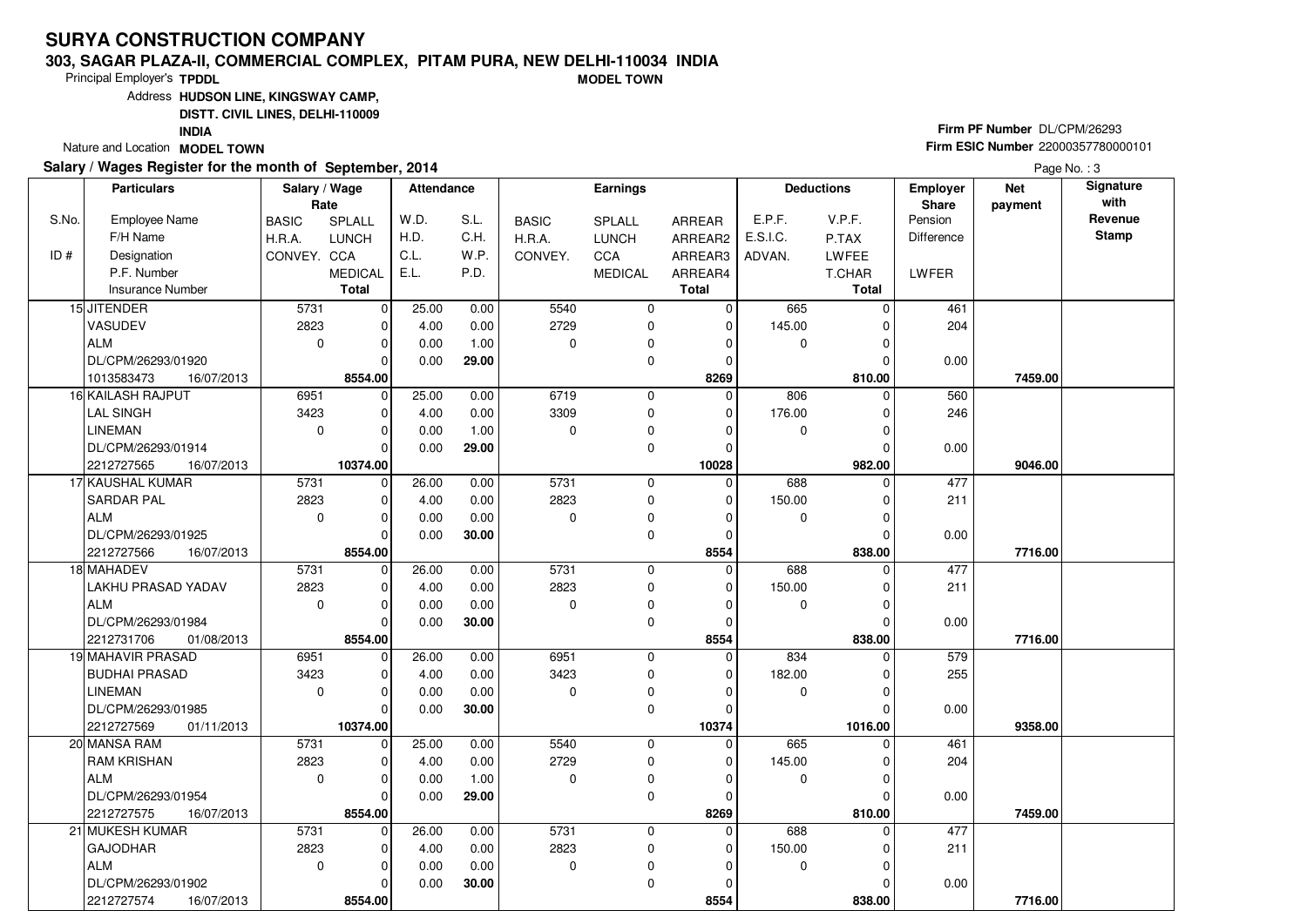#### **303, SAGAR PLAZA-II, COMMERCIAL COMPLEX, PITAM PURA, NEW DELHI-110034 INDIAMODEL TOWN**

Principal Employer's**TPDDL**

Address**HUDSON LINE, KINGSWAY CAMP,**

**DISTT. CIVIL LINES, DELHI-110009**

**INDIA**

Nature and Location **MODEL TOWN** 

## **Salary / Wages Register for the month of September, 2014**

# **Firm PF Number** DL/CPM/26293 **Firm ESIC Number** <sup>22000357780000101</sup>

|       | <b>Particulars</b>       | Salary / Wage<br>Rate |                | <b>Attendance</b> |       |              | <b>Earnings</b> |              |             | <b>Deductions</b> | <b>Employer</b><br><b>Share</b> | <b>Net</b><br>payment | Signature<br>with |
|-------|--------------------------|-----------------------|----------------|-------------------|-------|--------------|-----------------|--------------|-------------|-------------------|---------------------------------|-----------------------|-------------------|
| S.No. | Employee Name            | <b>BASIC</b>          | <b>SPLALL</b>  | W.D.              | S.L.  | <b>BASIC</b> | <b>SPLALL</b>   | ARREAR       | E.P.F.      | V.P.F.            | Pension                         |                       | Revenue           |
|       | F/H Name                 | H.R.A.                | <b>LUNCH</b>   | H.D.              | C.H.  | H.R.A.       | <b>LUNCH</b>    | ARREAR2      | E.S.I.C.    | P.TAX             | Difference                      |                       | <b>Stamp</b>      |
| ID#   | Designation              | CONVEY. CCA           |                | C.L.              | W.P.  | CONVEY.      | <b>CCA</b>      | ARREAR3      | ADVAN.      | <b>LWFEE</b>      |                                 |                       |                   |
|       | P.F. Number              |                       | <b>MEDICAL</b> | E.L.              | P.D.  |              | <b>MEDICAL</b>  | ARREAR4      |             | T.CHAR            | LWFER                           |                       |                   |
|       | <b>Insurance Number</b>  |                       | <b>Total</b>   |                   |       |              |                 | <b>Total</b> |             | Total             |                                 |                       |                   |
|       | 22 MUKESH KUMAR          | 5731                  | $\mathbf 0$    | 25.00             | 0.00  | 5540         | 0               | 0            | 665         | $\Omega$          | 461                             |                       |                   |
|       | <b>JAWALA PRASAD</b>     | 2823                  | $\mathbf 0$    | 4.00              | 0.00  | 2729         | 0               | $\mathbf 0$  | 145.00      | 0                 | 204                             |                       |                   |
|       | ALM                      | $\mathbf 0$           | $\mathbf 0$    | 0.00              | 1.00  | $\Omega$     | 0               | $\Omega$     | 0           | $\Omega$          |                                 |                       |                   |
|       | DL/CPM/26293/01955       |                       | $\Omega$       | 0.00              | 29.00 |              | 0               | 0            |             |                   | 0.00                            |                       |                   |
|       | 2212727577<br>16/07/2013 |                       | 8554.00        |                   |       |              |                 | 8269         |             | 810.00            |                                 | 7459.00               |                   |
|       | 23 MUKESH KUMAR          | 6951                  | $\mathbf 0$    | 26.00             | 0.00  | 6951         | 0               | $\mathbf 0$  | 834         | $\Omega$          | 579                             |                       |                   |
|       | <b>GOVERDHAN</b>         | 3423                  | $\mathbf 0$    | 4.00              | 0.00  | 3423         | $\mathbf 0$     | $\Omega$     | 182.00      | $\Omega$          | 255                             |                       |                   |
|       | TO                       | $\mathbf 0$           | $\Omega$       | 0.00              | 0.00  | $\Omega$     | 0               | O            | 0           | $\Omega$          |                                 |                       |                   |
|       | DL/CPM/26293/01982       |                       | $\Omega$       | 0.00              | 30.00 |              | $\mathbf 0$     | 0            |             | $\Omega$          | 0.00                            |                       |                   |
|       | 1013583467<br>16/07/2013 |                       | 10374.00       |                   |       |              |                 | 10374        |             | 1016.00           |                                 | 9358.00               |                   |
|       | 24 NARENDRA              | 6951                  | $\mathbf 0$    | 26.00             | 0.00  | 6951         | 0               | $\mathbf 0$  | 834         | $\Omega$          | 579                             |                       |                   |
|       | <b>RAM SWAROOP</b>       | 3423                  | $\mathbf 0$    | 4.00              | 0.00  | 3423         | $\mathbf 0$     | $\Omega$     | 182.00      | $\Omega$          | 255                             |                       |                   |
|       | TO                       | $\mathbf 0$           | $\Omega$       | 0.00              | 0.00  | $\Omega$     | 0               | $\Omega$     | 0           | $\Omega$          |                                 |                       |                   |
|       | DL/CPM/26293/01940       |                       | $\Omega$       | 0.00              | 30.00 |              | $\mathbf 0$     | $\Omega$     |             |                   | 0.00                            |                       |                   |
|       | 2212948036<br>16/07/2013 |                       | 10374.00       |                   |       |              |                 | 10374        |             | 1016.00           |                                 | 9358.00               |                   |
|       | 25 NARESH                | 5731                  | $\mathbf 0$    | 26.00             | 0.00  | 5731         | 0               | $\mathbf 0$  | 688         | $\Omega$          | 477                             |                       |                   |
|       | LAIKU PRASAD             | 2823                  | $\Omega$       | 4.00              | 0.00  | 2823         | 0               | $\Omega$     | 150.00      | $\Omega$          | 211                             |                       |                   |
|       | <b>ALM</b>               | $\mathbf 0$           | $\Omega$       | 0.00              | 0.00  | $\Omega$     | 0               | $\Omega$     | 0           | $\Omega$          |                                 |                       |                   |
|       | DL/CPM/26293/01903       |                       | $\Omega$       | 0.00              | 30.00 |              | $\mathbf 0$     | $\Omega$     |             | $\Omega$          | 0.00                            |                       |                   |
|       | 2212727578<br>16/07/2013 |                       | 8554.00        |                   |       |              |                 | 8554         |             | 838.00            |                                 | 7716.00               |                   |
|       | 26 NARESH DAHIYA         | 6951                  | $\mathbf 0$    | 21.00             | 0.00  | 5561         | $\mathbf 0$     | $\mathbf 0$  | 667         |                   | 463                             |                       |                   |
|       | MUKHTYAR SINGH           | 3423                  | $\Omega$       | 3.00              | 0.00  | 2738         | 0               | $\Omega$     | 146.00      | $\Omega$          | 204                             |                       |                   |
|       | <b>LINEMAN</b>           | $\mathbf 0$           | $\mathbf 0$    | 0.00              | 6.00  | $\Omega$     | 0               | 0            | $\mathbf 0$ | $\Omega$          |                                 |                       |                   |
|       | DL/CPM/26293/01917       |                       | $\Omega$       | 0.00              | 24.00 |              | $\mathbf 0$     | $\Omega$     |             |                   | 0.00                            |                       |                   |
|       | 2212727580<br>16/07/2013 |                       | 10374.00       |                   |       |              |                 | 8299         |             | 813.00            |                                 | 7486.00               |                   |
|       | 27 NARESH KUMAR          | 6951                  | $\mathbf 0$    | 26.00             | 0.00  | 6951         | $\mathbf 0$     | $\Omega$     | 834         | $\Omega$          | 579                             |                       |                   |
|       | <b>RAJ KUMAR</b>         | 3423                  | $\mathbf 0$    | 4.00              | 0.00  | 3423         | 0               | $\Omega$     | 182.00      | $\Omega$          | 255                             |                       |                   |
|       | <b>LINEMAN</b>           | $\mathbf 0$           | $\Omega$       | 0.00              | 0.00  | $\Omega$     | 0               | $\Omega$     | $\mathbf 0$ |                   |                                 |                       |                   |
|       | DL/CPM/26293/01976       |                       | $\Omega$       | 0.00              | 30.00 |              | 0               | $\Omega$     |             | 0                 | 0.00                            |                       |                   |
|       | 2212727581<br>16/07/2013 |                       | 10374.00       |                   |       |              |                 | 10374        |             | 1016.00           |                                 | 9358.00               |                   |
|       | 28 NATHU RAM             | 6951                  | $\Omega$       | 26.00             | 0.00  | 6951         | $\mathbf 0$     | $\Omega$     | 834         | $\Omega$          | 579                             |                       |                   |
|       | MATRUMAL                 | 3423                  | $\mathbf 0$    | 4.00              | 0.00  | 3423         | 0               | 0            | 182.00      |                   | 255                             |                       |                   |
|       | <b>LINEMAN</b>           | $\mathbf 0$           | $\Omega$       | 0.00              | 0.00  | 0            | 0               | $\Omega$     | 0           | $\Omega$          |                                 |                       |                   |
|       | DL/CPM/26293/01956       |                       | 0              | 0.00              | 30.00 |              | 0               | $\Omega$     |             | 0                 | 0.00                            |                       |                   |
|       | 2212727583<br>16/07/2013 |                       | 10374.00       |                   |       |              |                 | 10374        |             | 1016.00           |                                 | 9358.00               |                   |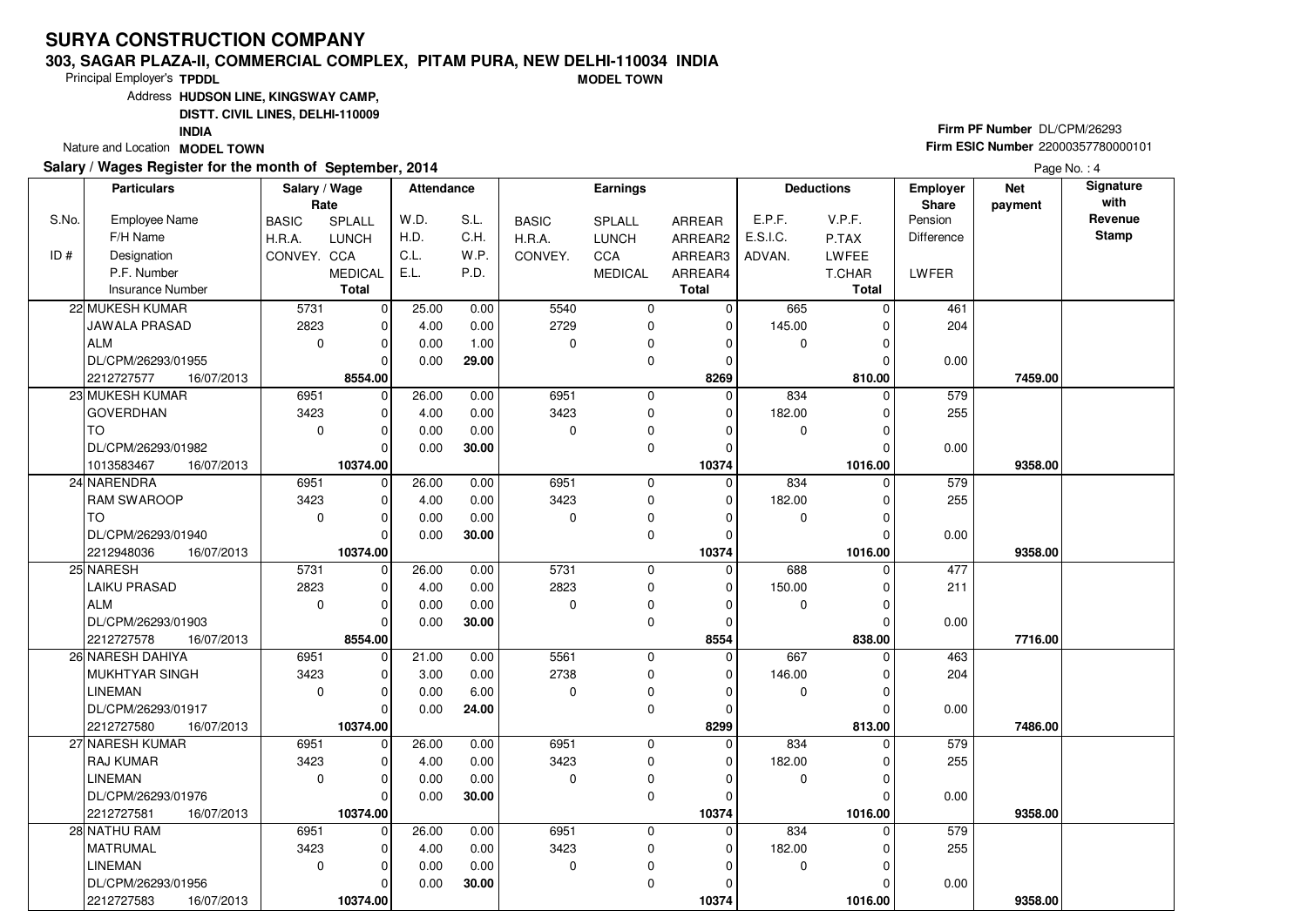### **303, SAGAR PLAZA-II, COMMERCIAL COMPLEX, PITAM PURA, NEW DELHI-110034 INDIAMODEL TOWN**

Principal Employer's**TPDDL**

Address**HUDSON LINE, KINGSWAY CAMP,**

**DISTT. CIVIL LINES, DELHI-110009**

**INDIA**

Nature and Location **MODEL TOWN** 

### **Salary / Wages Register for the month of September, 2014**

# **Firm PF Number** DL/CPM/26293 **Firm ESIC Number** <sup>22000357780000101</sup>

|       | <b>Particulars</b>       | Salary / Wage<br>Rate |                | Attendance |       |              | <b>Earnings</b> |              |             | <b>Deductions</b> | <b>Employer</b><br>Share | <b>Net</b><br>payment | Signature<br>with |
|-------|--------------------------|-----------------------|----------------|------------|-------|--------------|-----------------|--------------|-------------|-------------------|--------------------------|-----------------------|-------------------|
| S.No. | <b>Employee Name</b>     | <b>BASIC</b>          | SPLALL         | W.D.       | S.L.  | <b>BASIC</b> | <b>SPLALL</b>   | ARREAR       | E.P.F.      | V.P.F.            | Pension                  |                       | Revenue           |
|       | F/H Name                 | H.R.A.                | <b>LUNCH</b>   | H.D.       | C.H.  | H.R.A.       | <b>LUNCH</b>    | ARREAR2      | E.S.I.C.    | P.TAX             | <b>Difference</b>        |                       | <b>Stamp</b>      |
| ID#   | Designation              | CONVEY. CCA           |                | C.L.       | W.P.  | CONVEY.      | CCA             | ARREAR3      | ADVAN.      | LWFEE             |                          |                       |                   |
|       | P.F. Number              |                       | <b>MEDICAL</b> | E.L.       | P.D.  |              | <b>MEDICAL</b>  | ARREAR4      |             | T.CHAR            | <b>LWFER</b>             |                       |                   |
|       | Insurance Number         |                       | <b>Total</b>   |            |       |              |                 | <b>Total</b> |             | <b>Total</b>      |                          |                       |                   |
|       | 29 OM PRAKASH            | 6951                  | $\mathbf 0$    | 26.00      | 0.00  | 6951         | $\mathbf 0$     | 0            | 834         | $\Omega$          | 579                      |                       |                   |
|       | CHHOTA                   | 3423                  | $\mathbf 0$    | 4.00       | 0.00  | 3423         | 0               | $\mathbf 0$  | 182.00      | O                 | 255                      |                       |                   |
|       | LINEMAN                  | $\mathbf 0$           | $\mathbf 0$    | 0.00       | 0.00  | $\Omega$     | $\mathbf 0$     | 0            | $\mathbf 0$ |                   |                          |                       |                   |
|       | DL/CPM/26293/01942       |                       | $\Omega$       | 0.00       | 30.00 |              | 0               | 0            |             |                   | 0.00                     |                       |                   |
|       | 1013583459<br>16/07/2013 |                       | 10374.00       |            |       |              |                 | 10374        |             | 1016.00           |                          | 9358.00               |                   |
|       | 30 PARMOD KUMAR          | 5731                  | $\mathbf 0$    | 26.00      | 0.00  | 5731         | 0               | $\Omega$     | 688         | 0                 | 477                      |                       |                   |
|       | <b>VISHRAM PAL</b>       | 2823                  | $\mathbf 0$    | 4.00       | 0.00  | 2823         | 0               | $\mathbf 0$  | 150.00      | $\Omega$          | 211                      |                       |                   |
|       | ALM                      | $\mathbf 0$           | $\mathbf 0$    | 0.00       | 0.00  | $\mathbf 0$  | 0               | $\Omega$     | 0           | 0                 |                          |                       |                   |
|       | DL/CPM/26293/01981       |                       | $\Omega$       | 0.00       | 30.00 |              | $\mathbf 0$     | $\mathbf 0$  |             | $\Omega$          | 0.00                     |                       |                   |
|       | 2212778042<br>16/07/2013 |                       | 8554.00        |            |       |              |                 | 8554         |             | 838.00            |                          | 7716.00               |                   |
|       | 31 PINTOO YADAV          | 5731                  | $\mathbf 0$    | 26.00      | 0.00  | 5731         | $\mathbf 0$     | $\mathbf 0$  | 688         | $\Omega$          | 477                      |                       |                   |
|       | <b>GANESH YADAV</b>      | 2823                  | $\mathbf 0$    | 4.00       | 0.00  | 2823         | $\mathbf 0$     | 0            | 150.00      | 0                 | 211                      |                       |                   |
|       | ALM                      | $\mathbf 0$           | $\mathbf 0$    | 0.00       | 0.00  | $\Omega$     | 0               | $\Omega$     | 0           | $\Omega$          |                          |                       |                   |
|       | DL/CPM/26293/01923       |                       | $\Omega$       | 0.00       | 30.00 |              | 0               | $\Omega$     |             | 0                 | 0.00                     |                       |                   |
|       | 1013583489<br>16/07/2013 |                       | 8554.00        |            |       |              |                 | 8554         |             | 838.00            |                          | 7716.00               |                   |
|       | 32 PRADEEP CHAUHAN       | 15500                 | 0              | 26.00      | 0.00  | 15500        | 0               | $\mathbf 0$  | $\mathbf 0$ | $\mathbf 0$       | 0                        |                       |                   |
|       | SAMEY SINGH              | $\mathbf 0$           | $\mathbf 0$    | 4.00       | 0.00  | $\Omega$     | $\mathbf 0$     | $\Omega$     | 272.00      | $\Omega$          | $\mathbf 0$              |                       |                   |
|       | SUPERVISOR               | $\mathbf 0$           | $\mathbf 0$    | 0.00       | 0.00  | $\mathbf 0$  | 0               | $\Omega$     | 0           | 0                 |                          |                       |                   |
|       |                          |                       | $\Omega$       | 0.00       | 30.00 |              | $\Omega$        | $\Omega$     |             | O                 | 0.00                     |                       |                   |
|       | 2213844007<br>01/08/2013 |                       | 15500.00       |            |       |              |                 | 15500        |             | 272.00            |                          | 15228.00              |                   |
|       | 33 RAJ BAHADUR YADAV     | 6951                  | $\mathbf 0$    | 26.00      | 0.00  | 6951         | $\mathbf 0$     | 0            | 834         |                   | 579                      |                       |                   |
|       | <b>SADHNU YADAV</b>      | 3423                  | $\Omega$       | 4.00       | 0.00  | 3423         | 0               | 0            | 182.00      |                   | 255                      |                       |                   |
|       | <b>LINEMAN</b>           | $\mathbf 0$           | $\mathbf 0$    | 0.00       | 0.00  | $\Omega$     | $\mathbf 0$     | $\Omega$     | $\mathbf 0$ | $\Omega$          |                          |                       |                   |
|       | DL/CPM/26293/01983       |                       | $\mathbf 0$    | 0.00       | 30.00 |              | 0               | $\Omega$     |             |                   | 0.00                     |                       |                   |
|       | 2213844031<br>01/08/2013 |                       | 10374.00       |            |       |              |                 | 10374        |             | 1016.00           |                          | 9358.00               |                   |
|       | 34 RAJ KARAN             | 5731                  | $\mathbf 0$    | 26.00      | 0.00  | 5731         | 0               | $\mathbf 0$  | 688         | 0                 | 477                      |                       |                   |
|       | <b>DHAN PAL</b>          | 2823                  | $\mathbf 0$    | 4.00       | 0.00  | 2823         | $\mathbf 0$     | $\Omega$     | 150.00      | $\Omega$          | 211                      |                       |                   |
|       | <b>ALM</b>               | $\mathbf 0$           | $\mathbf 0$    | 0.00       | 0.00  | $\Omega$     | 0               | $\Omega$     | 0           |                   |                          |                       |                   |
|       | DL/CPM/26293/01958       |                       | $\Omega$       | 0.00       | 30.00 |              | $\mathbf 0$     | $\Omega$     |             |                   | 0.00                     |                       |                   |
|       | 2212727603<br>16/07/2013 |                       | 8554.00        |            |       |              |                 | 8554         |             | 838.00            |                          | 7716.00               |                   |
|       | 35 RAJ KUMAR             | 6951                  | $\mathbf 0$    | 26.00      | 0.00  | 6951         | $\mathbf 0$     | $\Omega$     | 834         | 0                 | 579                      |                       |                   |
|       | <b>RADHAY SHYAM</b>      | 3423                  | $\Omega$       | 4.00       | 0.00  | 3423         | 0               | $\Omega$     | 182.00      |                   | 255                      |                       |                   |
|       | l TO                     | $\mathbf 0$           | $\mathbf 0$    | 0.00       | 0.00  | $\mathbf 0$  | 0               | $\Omega$     | 0           | $\Omega$          |                          |                       |                   |
|       | DL/CPM/26293/01980       |                       | 0              | 0.00       | 30.00 |              | 0               | $\Omega$     |             |                   | 0.00                     |                       |                   |
|       | 1013589342<br>16/07/2013 |                       | 10374.00       |            |       |              |                 | 10374        |             | 1016.00           |                          | 9358.00               |                   |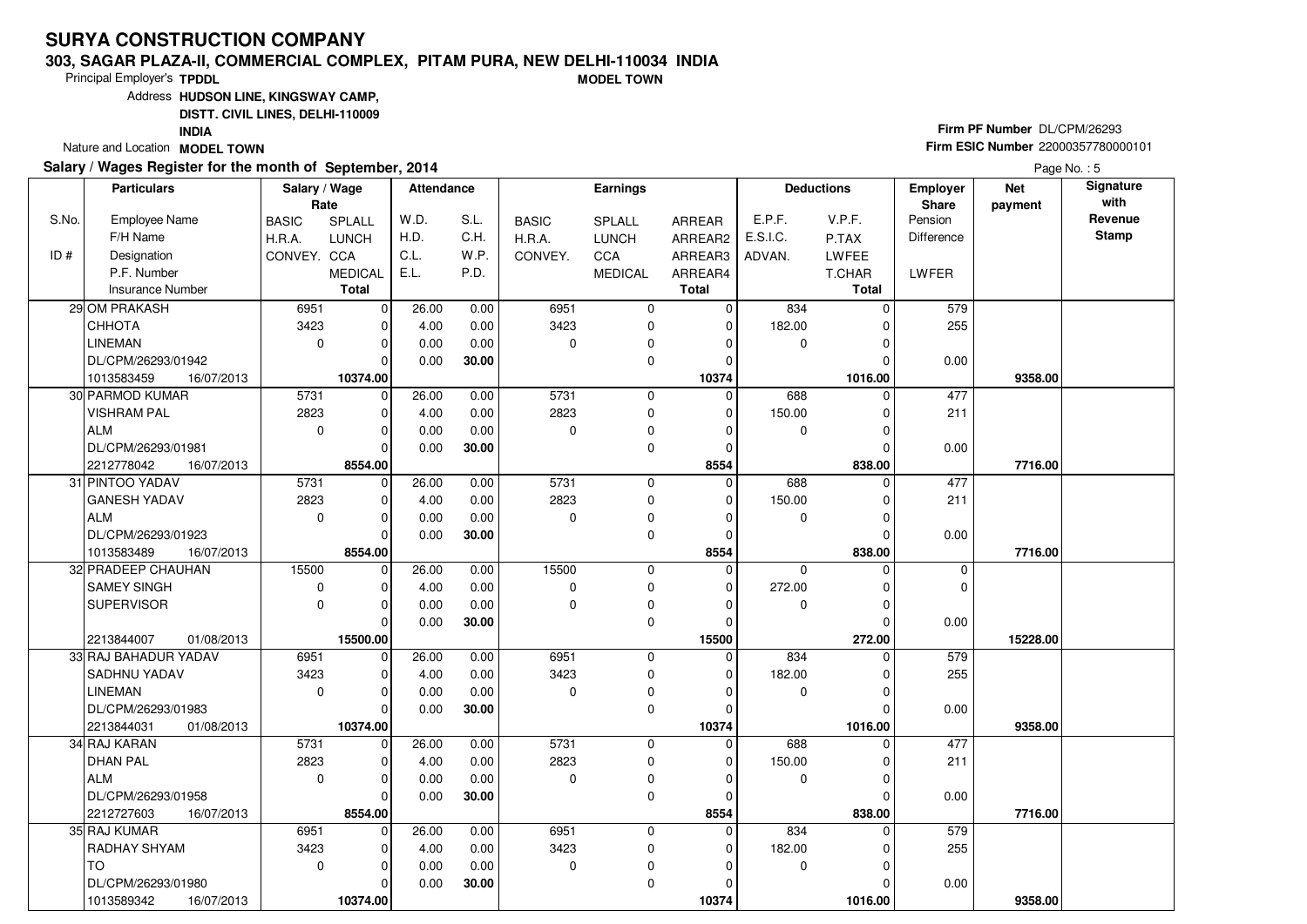### **303, SAGAR PLAZA-II, COMMERCIAL COMPLEX, PITAM PURA, NEW DELHI-110034 INDIAMODEL TOWN**

Principal Employer's**TPDDL**

Address**HUDSON LINE, KINGSWAY CAMP,**

**DISTT. CIVIL LINES, DELHI-110009**

**INDIA**

Nature and Location **MODEL TOWN** 

### **Salary / Wages Register for the month of September, 2014**

# **Firm PF Number** DL/CPM/26293 **Firm ESIC Number** <sup>22000357780000101</sup>

|       | <b>Particulars</b>       | Salary / Wage<br>Rate |                | <b>Attendance</b> |       |              | <b>Earnings</b> |              |             | <b>Deductions</b> | Employer<br>Share | <b>Net</b><br>payment | Signature<br>with |
|-------|--------------------------|-----------------------|----------------|-------------------|-------|--------------|-----------------|--------------|-------------|-------------------|-------------------|-----------------------|-------------------|
| S.No. | <b>Employee Name</b>     | <b>BASIC</b>          | SPLALL         | W.D.              | S.L.  | <b>BASIC</b> | SPLALL          | ARREAR       | E.P.F.      | V.P.F.            | Pension           |                       | Revenue           |
|       | F/H Name                 | H.R.A.                | <b>LUNCH</b>   | H.D.              | C.H.  | H.R.A.       | <b>LUNCH</b>    | ARREAR2      | E.S.I.C.    | P.TAX             | Difference        |                       | <b>Stamp</b>      |
| ID#   | Designation              | CONVEY. CCA           |                | C.L.              | W.P.  | CONVEY.      | CCA             | ARREAR3      | ADVAN.      | <b>LWFEE</b>      |                   |                       |                   |
|       | P.F. Number              |                       | <b>MEDICAL</b> | E.L.              | P.D.  |              | <b>MEDICAL</b>  | ARREAR4      |             | T.CHAR            | LWFER             |                       |                   |
|       | <b>Insurance Number</b>  |                       | <b>Total</b>   |                   |       |              |                 | <b>Total</b> |             | <b>Total</b>      |                   |                       |                   |
|       | 36 RAJ KUMAR YADAV       | 6951                  | $\mathbf 0$    | 26.00             | 0.00  | 6951         | 0               | 0            | 834         | 0                 | 579               |                       |                   |
|       | RAMA SHANKAR YADAV       | 3423                  | $\mathbf 0$    | 4.00              | 0.00  | 3423         | 0               | $\mathbf 0$  | 182.00      | $\Omega$          | 255               |                       |                   |
|       | <b>LINEMAN</b>           | $\mathbf 0$           | $\mathbf 0$    | 0.00              | 0.00  | $\Omega$     | 0               | $\Omega$     | 0           |                   |                   |                       |                   |
|       | DL/CPM/26293/01936       |                       | $\Omega$       | 0.00              | 30.00 |              | $\mathbf 0$     | $\Omega$     |             |                   | 0.00              |                       |                   |
|       | 2212778053<br>16/07/2013 |                       | 10374.00       |                   |       |              |                 | 10374        |             | 1016.00           |                   | 9358.00               |                   |
|       | 37 RAJ NARAYAN           | 6951                  | 0              | 26.00             | 0.00  | 6951         | $\mathbf 0$     | $\Omega$     | 834         | $\Omega$          | 579               |                       |                   |
|       | KALLU                    | 3423                  | $\mathbf 0$    | 4.00              | 0.00  | 3423         | $\mathbf 0$     | 0            | 182.00      | $\Omega$          | 255               |                       |                   |
|       | <b>LINEMAN</b>           | $\mathbf 0$           | $\Omega$       | 0.00              | 0.00  | $\Omega$     | 0               | 0            | 0           |                   |                   |                       |                   |
|       | DL/CPM/26293/01904       |                       | $\Omega$       | 0.00              | 30.00 |              | $\Omega$        | $\Omega$     |             | $\Omega$          | 0.00              |                       |                   |
|       | 2212727605<br>16/07/2013 |                       | 10374.00       |                   |       |              |                 | 10374        |             | 1016.00           |                   | 9358.00               |                   |
|       | 38 RAJ PAL               | 6951                  | $\mathbf 0$    | 26.00             | 0.00  | 6951         | $\mathbf 0$     | $\Omega$     | 834         | $\Omega$          | 579               |                       |                   |
|       | KEDARI PAL               | 3423                  | $\mathbf 0$    | 4.00              | 0.00  | 3423         | 0               | 0            | 182.00      |                   | 255               |                       |                   |
|       | <b>LINEMAN</b>           | $\mathbf 0$           | $\Omega$       | 0.00              | 0.00  | $\Omega$     | $\mathbf 0$     | $\Omega$     | $\mathbf 0$ | O                 |                   |                       |                   |
|       | DL/CPM/26293/01966       |                       | $\Omega$       | 0.00              | 30.00 |              | $\mathbf 0$     | $\mathbf 0$  |             |                   | 0.00              |                       |                   |
|       | 2212778056<br>16/07/2013 |                       | 10374.00       |                   |       |              |                 | 10374        |             | 1016.00           |                   | 9358.00               |                   |
|       | 39 RAJINDER PAL          | 5731                  | $\mathbf 0$    | 26.00             | 0.00  | 5731         | $\mathbf 0$     | $\Omega$     | 688         | $\Omega$          | 477               |                       |                   |
|       | <b>SHIV RAM PAL</b>      | 2823                  | $\Omega$       | 4.00              | 0.00  | 2823         | 0               | $\Omega$     | 150.00      |                   | 211               |                       |                   |
|       | ALM                      | $\Omega$              | $\Omega$       | 0.00              | 0.00  | $\Omega$     | 0               | $\Omega$     | $\mathbf 0$ | ŋ                 |                   |                       |                   |
|       | DL/CPM/26293/01957       |                       | $\Omega$       | 0.00              | 30.00 |              | $\mathbf 0$     | $\mathbf 0$  |             |                   | 0.00              |                       |                   |
|       | 2212727598<br>16/07/2013 |                       | 8554.00        |                   |       |              |                 | 8554         |             | 838.00            |                   | 7716.00               |                   |
|       | 40 RAJVEER SHARMA        | 6951                  | $\mathbf 0$    | 26.00             | 0.00  | 6951         | $\mathbf 0$     | $\mathbf 0$  | 834         |                   | 579               |                       |                   |
|       | MAM CHAND SHARMA         | 3423                  | $\Omega$       | 4.00              | 0.00  | 3423         | $\mathbf 0$     | $\Omega$     | 182.00      |                   | 255               |                       |                   |
|       | <b>LINEMAN</b>           | $\mathbf 0$           | $\mathbf 0$    | 0.00              | 0.00  | $\Omega$     | $\pmb{0}$       | 0            | 0           | $\Omega$          |                   |                       |                   |
|       | DL/CPM/26293/01926       |                       | $\mathbf 0$    | 0.00              | 30.00 |              | $\mathbf 0$     | $\Omega$     |             |                   | 0.00              |                       |                   |
|       | 2212727606<br>16/07/2013 |                       | 10374.00       |                   |       |              |                 | 10374        |             | 1016.00           |                   | 9358.00               |                   |
|       | 41 RAKESH SAROHA         | 6951                  | $\mathbf 0$    | 26.00             | 0.00  | 6951         | $\mathbf 0$     | $\Omega$     | 834         | 0                 | 579               |                       |                   |
|       | <b>RAJAN SINGH</b>       | 3423                  | $\Omega$       | 4.00              | 0.00  | 3423         | 0               | $\Omega$     | 182.00      | U                 | 255               |                       |                   |
|       | <b>LINEMAN</b>           | $\Omega$              | $\mathbf 0$    | 0.00              | 0.00  | $\Omega$     | $\mathbf 0$     | $\Omega$     | 0           |                   |                   |                       |                   |
|       | DL/CPM/26293/01915       |                       | $\Omega$       | 0.00              | 30.00 |              | $\mathbf 0$     | $\Omega$     |             |                   | 0.00              |                       |                   |
|       | 2212727608<br>16/07/2013 |                       | 10374.00       |                   |       |              |                 | 10374        |             | 1016.00           |                   | 9358.00               |                   |
|       | 42 RAM DASS              | 6951                  | $\mathbf 0$    | 15.00             | 0.00  | 3939         | $\mathbf 0$     | $\Omega$     | 473         | 0                 | 328               |                       |                   |
|       | <b>SHRI RAM</b>          | 3423                  | $\Omega$       | 2.00              | 0.00  | 1940         | $\mathbf 0$     | 0            | 103.00      |                   | 145               |                       |                   |
|       | <b>LINEMAN</b>           | $\mathbf 0$           | $\mathbf 0$    | 0.00              | 13.00 | $\mathbf 0$  | 0               | $\Omega$     | 0           | $\Omega$          |                   |                       |                   |
|       | DL/CPM/26293/01905       |                       | $\Omega$       | 0.00              | 17.00 |              | 0               | $\Omega$     |             |                   | 0.00              |                       |                   |
|       | 2212727610<br>16/07/2013 |                       | 10374.00       |                   |       |              |                 | 5879         |             | 576.00            |                   | 5303.00               |                   |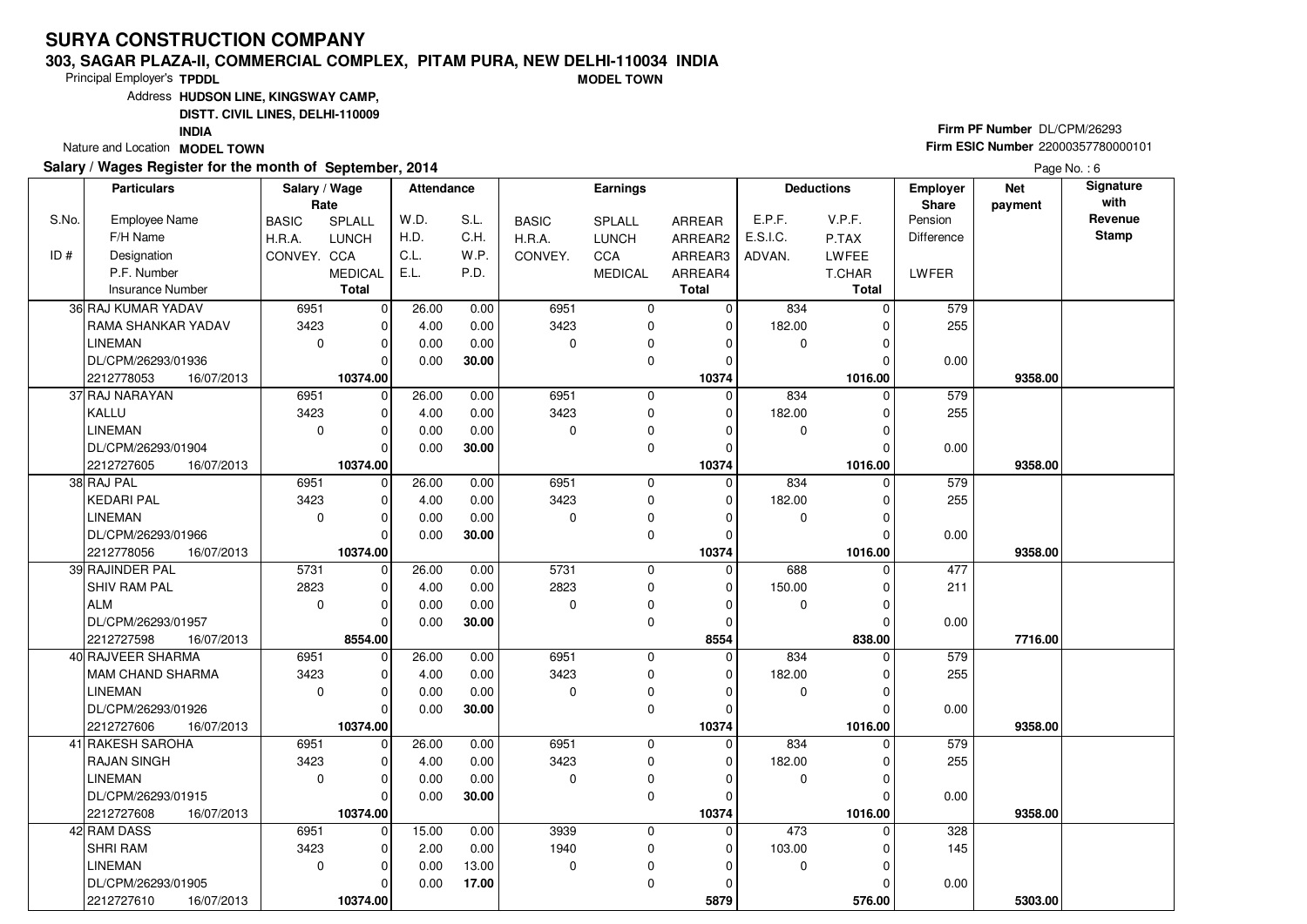### **303, SAGAR PLAZA-II, COMMERCIAL COMPLEX, PITAM PURA, NEW DELHI-110034 INDIAMODEL TOWN**

Principal Employer's**TPDDL**

Address**HUDSON LINE, KINGSWAY CAMP,**

**DISTT. CIVIL LINES, DELHI-110009**

**INDIA**

Nature and Location **MODEL TOWN** 

### **Salary / Wages Register for the month of September, 2014**

# **Firm PF Number** DL/CPM/26293 **Firm ESIC Number** <sup>22000357780000101</sup>

|       | <b>Particulars</b>       | Salary / Wage<br>Rate |                | <b>Attendance</b> |       |              | <b>Earnings</b> |                      |             | <b>Deductions</b>    | <b>Employer</b><br>Share | <b>Net</b><br>payment | Signature<br>with |
|-------|--------------------------|-----------------------|----------------|-------------------|-------|--------------|-----------------|----------------------|-------------|----------------------|--------------------------|-----------------------|-------------------|
| S.No. | <b>Employee Name</b>     | <b>BASIC</b>          | SPLALL         | W.D.              | S.L.  | <b>BASIC</b> | SPLALL          | ARREAR               | E.P.F.      | V.P.F.               | Pension                  |                       | Revenue           |
|       | F/H Name                 | H.R.A.                | <b>LUNCH</b>   | H.D.              | C.H.  | H.R.A.       | <b>LUNCH</b>    | ARREAR2              | E.S.I.C.    | P.TAX                | <b>Difference</b>        |                       | <b>Stamp</b>      |
| ID#   | Designation              | CONVEY. CCA           |                | C.L.              | W.P.  | CONVEY.      | CCA             | ARREAR3              | ADVAN.      | LWFEE                |                          |                       |                   |
|       | P.F. Number              |                       | <b>MEDICAL</b> | E.L.              | P.D.  |              | <b>MEDICAL</b>  | ARREAR4              |             | T.CHAR               | LWFER                    |                       |                   |
|       | <b>Insurance Number</b>  |                       | <b>Total</b>   |                   |       |              |                 | <b>Total</b>         |             | <b>Total</b>         |                          |                       |                   |
|       | 43 RAM KHILAWAN          | 5731                  | 0              |                   |       | 5731         | 0               | 0                    | 688         | $\Omega$             | 477                      |                       |                   |
|       |                          | 2823                  |                | 26.00             | 0.00  | 2823         |                 |                      |             |                      |                          |                       |                   |
|       | <b>MUNNU</b><br>ALM      | $\mathbf 0$           | 0              | 4.00              | 0.00  |              | 0               | $\Omega$<br>$\Omega$ | 150.00      | $\Omega$<br>$\Omega$ | 211                      |                       |                   |
|       |                          |                       | $\mathbf 0$    | 0.00              | 0.00  | $\mathbf 0$  | 0               |                      | 0           |                      |                          |                       |                   |
|       | DL/CPM/26293/01906       |                       | $\Omega$       | 0.00              | 30.00 |              | 0               | $\Omega$             |             | 0                    | 0.00                     |                       |                   |
|       | 2212727613<br>16/07/2013 |                       | 8554.00        |                   |       |              |                 | 8554                 |             | 838.00               |                          | 7716.00               |                   |
|       | 44 RAM NARESH            | 6951                  | $\mathbf 0$    | 25.00             | 0.00  | 6719         | 0               | $\Omega$             | 806         | $\Omega$             | 560                      |                       |                   |
|       | <b>BRIJ NATH</b>         | 3423                  | 0              | 4.00              | 0.00  | 3309         | 0               | $\Omega$             | 176.00      | 0                    | 246                      |                       |                   |
|       | <b>LINEMAN</b>           | $\mathbf 0$           | $\Omega$       | 0.00              | 1.00  | $\mathbf 0$  | 0               | O                    | 0           | 0                    |                          |                       |                   |
|       | DL/CPM/26293/01946       |                       | $\Omega$       | 0.00              | 29.00 |              | 0               | $\Omega$             |             | $\Omega$             | 0.00                     |                       |                   |
|       | 2212804016<br>16/07/2013 |                       | 10374.00       |                   |       |              |                 | 10028                |             | 982.00               |                          | 9046.00               |                   |
|       | 45 RAM SAGAR             | 6951                  | $\overline{0}$ | 26.00             | 0.00  | 6951         | 0               | $\mathbf 0$          | 834         | $\Omega$             | 579                      |                       |                   |
|       | <b>SARDAR PAL</b>        | 3423                  | $\mathbf 0$    | 4.00              | 0.00  | 3423         | 0               | $\Omega$             | 182.00      | 0                    | 255                      |                       |                   |
|       | <b>LINEMAN</b>           | $\mathbf 0$           | $\mathbf 0$    | 0.00              | 0.00  | 0            | 0               | 0                    | $\mathbf 0$ | 0                    |                          |                       |                   |
|       | DL/CPM/26293/01979       |                       | $\Omega$       | 0.00              | 30.00 |              | 0               | $\Omega$             |             | O                    | 0.00                     |                       |                   |
|       | 2212727615<br>16/07/2013 |                       | 10374.00       |                   |       |              |                 | 10374                |             | 1016.00              |                          | 9358.00               |                   |
|       | 46 RAM SAROOP            | 6951                  | $\mathbf 0$    | 26.00             | 0.00  | 6951         | 0               | 0                    | 834         | $\Omega$             | 579                      |                       |                   |
|       | <b>BALI PRASAD YADAV</b> | 3423                  | $\Omega$       | 4.00              | 0.00  | 3423         | 0               | $\Omega$             | 182.00      | 0                    | 255                      |                       |                   |
|       | <b>LINEMAN</b>           | $\Omega$              | $\Omega$       | 0.00              | 0.00  | $\mathbf 0$  | 0               | $\Omega$             | 0           | $\Omega$             |                          |                       |                   |
|       | DL/CPM/26293/01960       |                       | $\Omega$       | 0.00              | 30.00 |              | $\Omega$        | $\Omega$             |             | O                    | 0.00                     |                       |                   |
|       | 2212727616<br>16/07/2013 |                       | 10374.00       |                   |       |              |                 | 10374                |             | 1016.00              |                          | 9358.00               |                   |
|       | 47 RAM SUMER             | 5731                  | $\mathbf 0$    | 26.00             | 0.00  | 5731         | 0               | $\Omega$             | 688         | U                    | 477                      |                       |                   |
|       | MOHAN LAL                | 2823                  | $\Omega$       | 4.00              | 0.00  | 2823         | 0               | $\Omega$             | 150.00      | 0                    | 211                      |                       |                   |
|       | <b>ALM</b>               | $\Omega$              | $\mathbf 0$    | 0.00              | 0.00  | 0            | 0               | 0                    | $\mathbf 0$ | $\Omega$             |                          |                       |                   |
|       | DL/CPM/26293/01907       |                       | $\mathbf 0$    | 0.00              | 30.00 |              | 0               | 0                    |             | 0                    | 0.00                     |                       |                   |
|       | 2212727617<br>16/07/2013 |                       | 8554.00        |                   |       |              |                 | 8554                 |             | 838.00               |                          | 7716.00               |                   |
|       | 48 RAM SUMER BABBAN      | 5731                  | $\mathbf 0$    | 26.00             | 0.00  | 5731         | 0               | $\Omega$             | 688         | 0                    | 477                      |                       |                   |
|       | <b>RAJA RAM</b>          | 2823                  | $\Omega$       | 4.00              | 0.00  | 2823         | 0               | $\Omega$             | 150.00      | $\Omega$             | 211                      |                       |                   |
|       | ALM                      | $\mathbf 0$           | $\mathbf 0$    | 0.00              | 0.00  | $\Omega$     | 0               | $\Omega$             | 0           | 0                    |                          |                       |                   |
|       | DL/CPM/26293/01908       |                       | $\Omega$       | 0.00              | 30.00 |              | 0               | $\Omega$             |             | U                    | 0.00                     |                       |                   |
|       | 2212727618<br>16/07/2013 |                       | 8554.00        |                   |       |              |                 | 8554                 |             | 838.00               |                          | 7716.00               |                   |
|       | 49 RAM SURAT YADAV       | 6951                  | $\Omega$       | 26.00             | 0.00  | 6951         | 0               | $\Omega$             | 834         | U                    | 579                      |                       |                   |
|       | <b>DHAN YADAV</b>        | 3423                  | $\Omega$       | 4.00              | 0.00  | 3423         | 0               | $\Omega$             | 182.00      | U                    | 255                      |                       |                   |
|       | <b>WELDING MAN</b>       | $\mathbf 0$           | $\mathbf 0$    | 0.00              | 0.00  | $\mathbf 0$  | 0               | O                    | $\mathbf 0$ | $\Omega$             |                          |                       |                   |
|       | DL/CPM/26293/01973       |                       | $\Omega$       | 0.00              | 30.00 |              | 0               | ŋ                    |             | 0                    | 0.00                     |                       |                   |
|       | 2213229064<br>16/07/2013 |                       | 10374.00       |                   |       |              |                 | 10374                |             | 1016.00              |                          | 9358.00               |                   |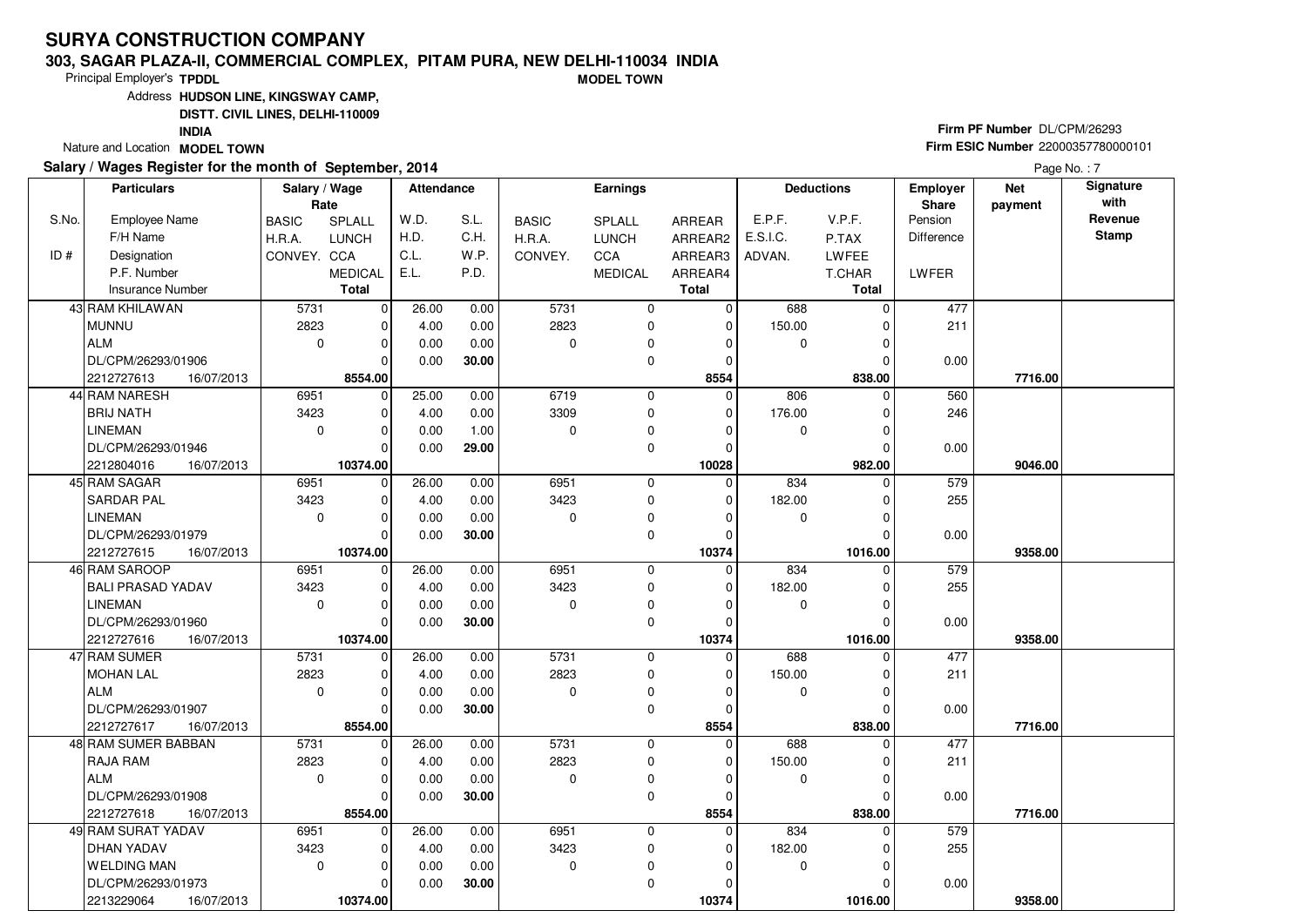### **303, SAGAR PLAZA-II, COMMERCIAL COMPLEX, PITAM PURA, NEW DELHI-110034 INDIAMODEL TOWN**

Principal Employer's**TPDDL**

Address**HUDSON LINE, KINGSWAY CAMP,**

**DISTT. CIVIL LINES, DELHI-110009**

**INDIA**

Nature and Location **MODEL TOWN** 

### **Salary / Wages Register for the month of September, 2014**

# **Firm PF Number** DL/CPM/26293 **Firm ESIC Number** <sup>22000357780000101</sup>

|       | <b>Particulars</b>       | Salary / Wage<br>Rate |                | <b>Attendance</b> |       |              | Earnings       |              |             | <b>Deductions</b> | <b>Employer</b><br>Share | <b>Net</b><br>payment | Signature<br>with |
|-------|--------------------------|-----------------------|----------------|-------------------|-------|--------------|----------------|--------------|-------------|-------------------|--------------------------|-----------------------|-------------------|
| S.No. | <b>Employee Name</b>     | <b>BASIC</b>          | SPLALL         | W.D.              | S.L.  | <b>BASIC</b> | SPLALL         | ARREAR       | E.P.F.      | V.P.F.            | Pension                  |                       | Revenue           |
|       | F/H Name                 | H.R.A.                | <b>LUNCH</b>   | H.D.              | C.H.  | H.R.A.       | <b>LUNCH</b>   | ARREAR2      | E.S.I.C.    | P.TAX             | <b>Difference</b>        |                       | <b>Stamp</b>      |
| ID#   | Designation              | CONVEY. CCA           |                | C.L.              | W.P.  | CONVEY.      | CCA            | ARREAR3      | ADVAN.      | LWFEE             |                          |                       |                   |
|       | P.F. Number              |                       | <b>MEDICAL</b> | E.L.              | P.D.  |              | <b>MEDICAL</b> | ARREAR4      |             | T.CHAR            | LWFER                    |                       |                   |
|       | <b>Insurance Number</b>  |                       | <b>Total</b>   |                   |       |              |                | <b>Total</b> |             | <b>Total</b>      |                          |                       |                   |
|       | 50 RAMESH                | 6951                  | $\mathbf 0$    | 26.00             | 0.00  | 6951         | 0              | $\mathbf 0$  | 834         | $\Omega$          | 579                      |                       |                   |
|       | <b>CHATURI</b>           | 3423                  | $\mathbf 0$    | 4.00              | 0.00  | 3423         | $\mathbf 0$    | $\Omega$     | 182.00      | U                 | 255                      |                       |                   |
|       | <b>LINEMAN</b>           | $\mathbf 0$           | $\mathbf 0$    | 0.00              | 0.00  | $\Omega$     | 0              | $\Omega$     | 0           |                   |                          |                       |                   |
|       | DL/CPM/26293/01959       |                       | $\Omega$       | 0.00              | 30.00 |              | $\mathbf 0$    | $\Omega$     |             |                   | 0.00                     |                       |                   |
|       | 2212727611<br>16/07/2013 |                       | 10374.00       |                   |       |              |                | 10374        |             | 1016.00           |                          | 9358.00               |                   |
|       | 51 RAMESH YADAV          | 6951                  | $\mathbf 0$    | 26.00             | 0.00  | 6951         | $\mathbf 0$    | $\Omega$     | 834         | $\Omega$          | 579                      |                       |                   |
|       | ORI YADAV                | 3423                  | $\mathbf 0$    | 4.00              | 0.00  | 3423         | 0              | 0            | 182.00      | 0                 | 255                      |                       |                   |
|       | <b>LINEMAN</b>           | $\mathbf 0$           | $\Omega$       | 0.00              | 0.00  | $\Omega$     | 0              | $\Omega$     | 0           |                   |                          |                       |                   |
|       | DL/CPM/26293/01927       |                       | $\Omega$       | 0.00              | 30.00 |              | 0              | 0            |             | $\Omega$          | 0.00                     |                       |                   |
|       | 2212727612<br>16/07/2013 |                       | 10374.00       |                   |       |              |                | 10374        |             | 1016.00           |                          | 9358.00               |                   |
|       | 52 RAMU CHAUHAN          | 5731                  | $\mathbf 0$    | 26.00             | 0.00  | 5731         | 0              | $\mathbf 0$  | 688         | $\Omega$          | 477                      |                       |                   |
|       | MAHKU CHAUHAN            | 2823                  | $\mathbf 0$    | 4.00              | 0.00  | 2823         | $\mathbf 0$    | $\mathbf 0$  | 150.00      | $\Omega$          | 211                      |                       |                   |
|       | ALM                      | $\mathbf 0$           | $\mathbf 0$    | 0.00              | 0.00  | $\Omega$     | 0              | $\Omega$     | 0           | $\Omega$          |                          |                       |                   |
|       | DL/CPM/26293/01967       |                       | $\Omega$       | 0.00              | 30.00 |              | $\mathbf 0$    | $\Omega$     |             |                   | 0.00                     |                       |                   |
|       | 2212778067<br>16/07/2013 |                       | 8554.00        |                   |       |              |                | 8554         |             | 838.00            |                          | 7716.00               |                   |
|       | 53 RANJEET               | 6951                  | $\mathbf 0$    | 19.00             | 0.00  | 5097         | 0              | $\mathbf 0$  | 612         | 0                 | 425                      |                       |                   |
|       | MAHADEV PASWAN           | 3423                  | $\Omega$       | 3.00              | 0.00  | 2510         | 0              | $\Omega$     | 134.00      |                   | 187                      |                       |                   |
|       | <b>LINEMAN</b>           | $\Omega$              | $\mathbf 0$    | 0.00              | 8.00  | $\Omega$     | 0              | $\Omega$     | 0           | U                 |                          |                       |                   |
|       | DL/CPM/26293/01945       |                       | $\Omega$       | 0.00              | 22.00 |              | $\Omega$       | $\Omega$     |             |                   | 0.00                     |                       |                   |
|       | 1013583468<br>16/07/2013 |                       | 10374.00       |                   |       |              |                | 7607         |             | 746.00            |                          | 6861.00               |                   |
|       | 54 RANJEET KUMAR         | 5731                  | $\mathbf 0$    | 26.00             | 0.00  | 5731         | $\Omega$       | $\mathbf 0$  | 688         | O                 | 477                      |                       |                   |
|       | <b>BASDEV</b>            | 2823                  | $\mathbf 0$    | 4.00              | 0.00  | 2823         | $\mathbf 0$    | $\mathbf 0$  | 150.00      |                   | 211                      |                       |                   |
|       | <b>ALM</b>               | $\Omega$              | $\mathbf 0$    | 0.00              | 0.00  | $\Omega$     | $\mathbf 0$    | $\Omega$     | 0           | $\Omega$          |                          |                       |                   |
|       | DL/CPM/26293/01909       |                       | $\mathbf 0$    | 0.00              | 30.00 |              | 0              | $\Omega$     |             |                   | 0.00                     |                       |                   |
|       | 2212727619<br>16/07/2013 |                       | 8554.00        |                   |       |              |                | 8554         |             | 838.00            |                          | 7716.00               |                   |
|       | 55 RAVI KUMAR            | 15500                 | $\mathbf 0$    | 26.00             | 0.00  | 15500        | $\mathbf 0$    | $\mathbf 0$  | $\mathbf 0$ | 0                 | 0                        |                       |                   |
|       | <b>DHARAM SINGH</b>      | $\mathbf 0$           | $\Omega$       | 4.00              | 0.00  | $\mathbf 0$  | $\mathbf 0$    | $\Omega$     | 272.00      | $\Omega$          | 0                        |                       |                   |
|       | <b>SUPERVISOR</b>        | $\Omega$              | $\mathbf 0$    | 0.00              | 0.00  | $\Omega$     | $\mathbf 0$    | $\Omega$     | 0           |                   |                          |                       |                   |
|       |                          |                       | $\Omega$       | 0.00              | 30.00 |              | $\mathbf 0$    | $\Omega$     |             | O                 | 0.00                     |                       |                   |
|       | 16/07/2013<br>1013657750 |                       | 15500.00       |                   |       |              |                | 15500        |             | 272.00            |                          | 15228.00              |                   |
|       | 56 RAVINDER PAL          | 6951                  | $\mathbf 0$    | 26.00             | 0.00  | 6951         | $\mathbf 0$    | $\Omega$     | 834         | 0                 | 579                      |                       |                   |
|       | <b>SARDAR PAL</b>        | 3423                  | $\Omega$       | 4.00              | 0.00  | 3423         | 0              | 0            | 182.00      |                   | 255                      |                       |                   |
|       | <b>LINEMAN</b>           | $\mathbf 0$           | $\mathbf 0$    | 0.00              | 0.00  | $\mathbf 0$  | 0              | $\Omega$     | 0           | O                 |                          |                       |                   |
|       | DL/CPM/26293/01928       |                       | 0              | 0.00              | 30.00 |              | 0              | $\Omega$     |             |                   | 0.00                     |                       |                   |
|       | 2212727621<br>16/07/2013 |                       | 10374.00       |                   |       |              |                | 10374        |             | 1016.00           |                          | 9358.00               |                   |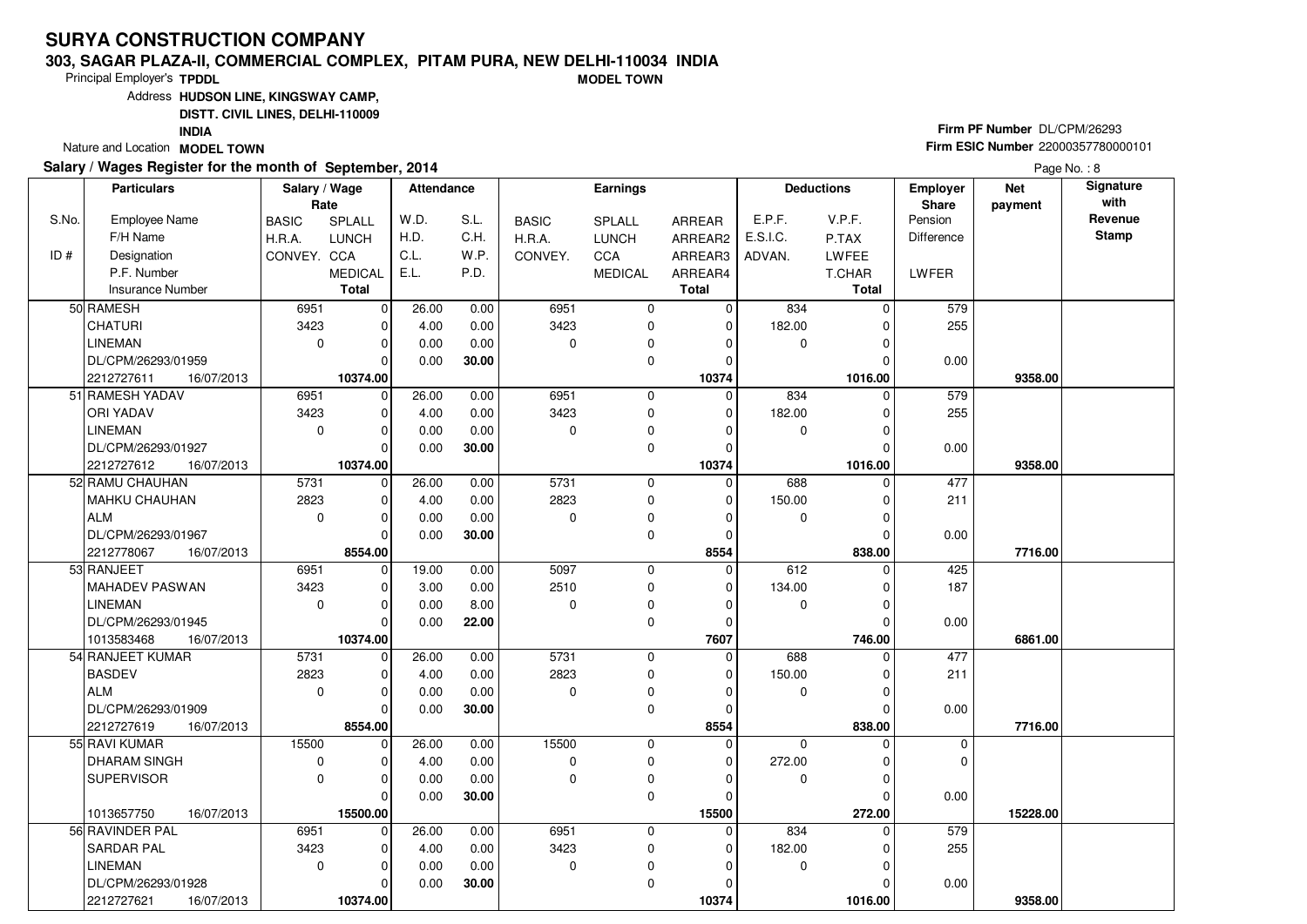### **303, SAGAR PLAZA-II, COMMERCIAL COMPLEX, PITAM PURA, NEW DELHI-110034 INDIAMODEL TOWN**

Principal Employer's**TPDDL**

Address**HUDSON LINE, KINGSWAY CAMP,**

**DISTT. CIVIL LINES, DELHI-110009**

**INDIA**

Nature and Location **MODEL TOWN** 

### **Salary / Wages Register for the month of September, 2014**

# **Firm PF Number** DL/CPM/26293 **Firm ESIC Number** <sup>22000357780000101</sup>

|       | <b>Particulars</b>         | Salary / Wage<br>Rate |                | Attendance |       |              | <b>Earnings</b> |              |             | <b>Deductions</b> | <b>Employer</b><br>Share | <b>Net</b><br>payment | Signature<br>with |
|-------|----------------------------|-----------------------|----------------|------------|-------|--------------|-----------------|--------------|-------------|-------------------|--------------------------|-----------------------|-------------------|
| S.No. | <b>Employee Name</b>       | <b>BASIC</b>          | SPLALL         | W.D.       | S.L.  | <b>BASIC</b> | <b>SPLALL</b>   | ARREAR       | E.P.F.      | V.P.F.            | Pension                  |                       | Revenue           |
|       | F/H Name                   | H.R.A.                | <b>LUNCH</b>   | H.D.       | C.H.  | H.R.A.       | <b>LUNCH</b>    | ARREAR2      | E.S.I.C.    | P.TAX             | <b>Difference</b>        |                       | <b>Stamp</b>      |
| ID#   | Designation                | CONVEY. CCA           |                | C.L.       | W.P.  | CONVEY.      | CCA             | ARREAR3      | ADVAN.      | LWFEE             |                          |                       |                   |
|       | P.F. Number                |                       | <b>MEDICAL</b> | E.L.       | P.D.  |              | <b>MEDICAL</b>  | ARREAR4      |             | T.CHAR            | LWFER                    |                       |                   |
|       | Insurance Number           |                       | <b>Total</b>   |            |       |              |                 | <b>Total</b> |             | <b>Total</b>      |                          |                       |                   |
|       | 57 RISHI KUMAR             | 6951                  | $\mathbf 0$    | 26.00      | 0.00  | 6951         | $\mathbf 0$     | 0            | 834         | $\Omega$          | 579                      |                       |                   |
|       | <b>DEVDUTT SHARMA</b>      | 3423                  | $\mathbf 0$    | 4.00       | 0.00  | 3423         | 0               | $\mathbf 0$  | 182.00      |                   | 255                      |                       |                   |
|       | l TO                       | $\mathbf 0$           | $\mathbf 0$    | 0.00       | 0.00  | $\Omega$     | $\mathbf 0$     | 0            | $\mathbf 0$ |                   |                          |                       |                   |
|       | DL/CPM/26293/01922         |                       | $\Omega$       | 0.00       | 30.00 |              | 0               | 0            |             |                   | 0.00                     |                       |                   |
|       | 16/07/2013<br>1013583480   |                       | 10374.00       |            |       |              |                 | 10374        |             | 1016.00           |                          | 9358.00               |                   |
|       | 58 SACHIN RUHELA           | 5731                  | $\mathbf 0$    | 25.00      | 0.00  | 5540         | 0               | $\Omega$     | 665         | 0                 | 461                      |                       |                   |
|       | <b>LAXMAN SINGH RUHELA</b> | 2823                  | $\mathbf 0$    | 4.00       | 0.00  | 2729         | 0               | $\mathbf 0$  | 145.00      | $\Omega$          | 204                      |                       |                   |
|       | ALM                        | $\mathbf 0$           | $\mathbf 0$    | 0.00       | 1.00  | $\Omega$     | 0               | $\Omega$     | 0           | O                 |                          |                       |                   |
|       | DL/CPM/26293/01919         |                       | $\Omega$       | 0.00       | 29.00 |              | $\mathbf 0$     | $\mathbf 0$  |             | $\Omega$          | 0.00                     |                       |                   |
|       | 2212778081<br>16/07/2013   |                       | 8554.00        |            |       |              |                 | 8269         |             | 810.00            |                          | 7459.00               |                   |
|       | 59 SANDEEP KUMAR           | 5731                  | $\mathbf 0$    | 26.00      | 0.00  | 5731         | $\mathbf 0$     | $\Omega$     | 688         | $\Omega$          | 477                      |                       |                   |
|       | <b>ROHTASH SINGH</b>       | 2823                  | $\mathbf 0$    | 4.00       | 0.00  | 2823         | $\mathbf 0$     | 0            | 150.00      | 0                 | 211                      |                       |                   |
|       | ALM                        | $\mathbf 0$           | $\mathbf 0$    | 0.00       | 0.00  | $\Omega$     | 0               | $\Omega$     | 0           | $\Omega$          |                          |                       |                   |
|       | DL/CPM/26293/01944         |                       | $\Omega$       | 0.00       | 30.00 |              | 0               | $\Omega$     |             | 0                 | 0.00                     |                       |                   |
|       | 1013583465<br>16/07/2013   |                       | 8554.00        |            |       |              |                 | 8554         |             | 838.00            |                          | 7716.00               |                   |
|       | 60 SANJEET YADAV           | 5731                  | 0              | 7.00       | 0.00  | 1528         | 0               | $\mathbf 0$  | 183         | $\mathbf 0$       | 127                      |                       |                   |
|       | <b>HARIHAR YADAV</b>       | 2823                  | $\mathbf 0$    | 1.00       | 0.00  | 753          | $\mathbf 0$     | $\Omega$     | 40.00       |                   | 56                       |                       |                   |
|       | ALM                        | $\mathbf 0$           | $\mathbf 0$    | 0.00       | 22.00 | $\Omega$     | 0               | $\Omega$     | 0           | O                 |                          |                       |                   |
|       | DL/CPM/26293/01918         |                       | $\Omega$       | 0.00       | 8.00  |              | $\mathbf 0$     | $\mathbf 0$  |             |                   | 0.00                     |                       |                   |
|       | 16/07/2013<br>1112820322   |                       | 8554.00        |            |       |              |                 | 2281         |             | 223.00            |                          | 2058.00               |                   |
|       | 61 SARVAN PAL              | 5731                  | $\mathbf 0$    | 26.00      | 0.00  | 5731         | $\mathbf 0$     | $\mathbf 0$  | 688         |                   | 477                      |                       |                   |
|       | <b>RAM SAGAR</b>           | 2823                  | $\mathbf 0$    | 4.00       | 0.00  | 2823         | 0               | 0            | 150.00      |                   | 211                      |                       |                   |
|       | <b>ALM</b>                 | $\mathbf 0$           | $\mathbf 0$    | 0.00       | 0.00  | $\Omega$     | $\mathbf 0$     | $\Omega$     | 0           | $\Omega$          |                          |                       |                   |
|       | DL/CPM/26293/01947         |                       | $\mathbf 0$    | 0.00       | 30.00 |              | 0               | $\Omega$     |             |                   | 0.00                     |                       |                   |
|       | 1013585115<br>16/07/2013   |                       | 8554.00        |            |       |              |                 | 8554         |             | 838.00            |                          | 7716.00               |                   |
|       | 62 SATENDER KUMAR          | 6951                  | $\mathbf 0$    | 21.00      | 0.00  | 5561         | $\mathbf 0$     | $\mathbf 0$  | 667         | 0                 | 463                      |                       |                   |
|       | NATHU RAM                  | 3423                  | $\Omega$       | 3.00       | 0.00  | 2738         | $\mathbf 0$     | $\Omega$     | 146.00      | O                 | 204                      |                       |                   |
|       | <b>LINEMAN</b>             | $\mathbf 0$           | $\mathbf 0$    | 0.00       | 6.00  | $\Omega$     | 0               | $\Omega$     | 0           |                   |                          |                       |                   |
|       | DL/CPM/26293/01898         |                       | $\Omega$       | 0.00       | 24.00 |              | $\mathbf 0$     | $\Omega$     |             |                   | 0.00                     |                       |                   |
|       | 1013583479<br>16/07/2013   |                       | 10374.00       |            |       |              |                 | 8299         |             | 813.00            |                          | 7486.00               |                   |
|       | 63 SATPAL RANGEELA         | 6951                  | $\mathbf 0$    | 26.00      | 0.00  | 6951         | $\mathbf 0$     | $\Omega$     | 834         |                   | 579                      |                       |                   |
|       | <b>OMI</b>                 | 3423                  | $\Omega$       | 4.00       | 0.00  | 3423         | 0               | $\Omega$     | 182.00      |                   | 255                      |                       |                   |
|       | <b>LINEMAN</b>             | $\mathbf 0$           | $\mathbf 0$    | 0.00       | 0.00  | $\mathbf 0$  | 0               | $\Omega$     | 0           | $\Omega$          |                          |                       |                   |
|       | DL/CPM/26293/01934         |                       | 0              | 0.00       | 30.00 |              | 0               | $\Omega$     |             |                   | 0.00                     |                       |                   |
|       | 2212778090<br>16/07/2013   |                       | 10374.00       |            |       |              |                 | 10374        |             | 1016.00           |                          | 9358.00               |                   |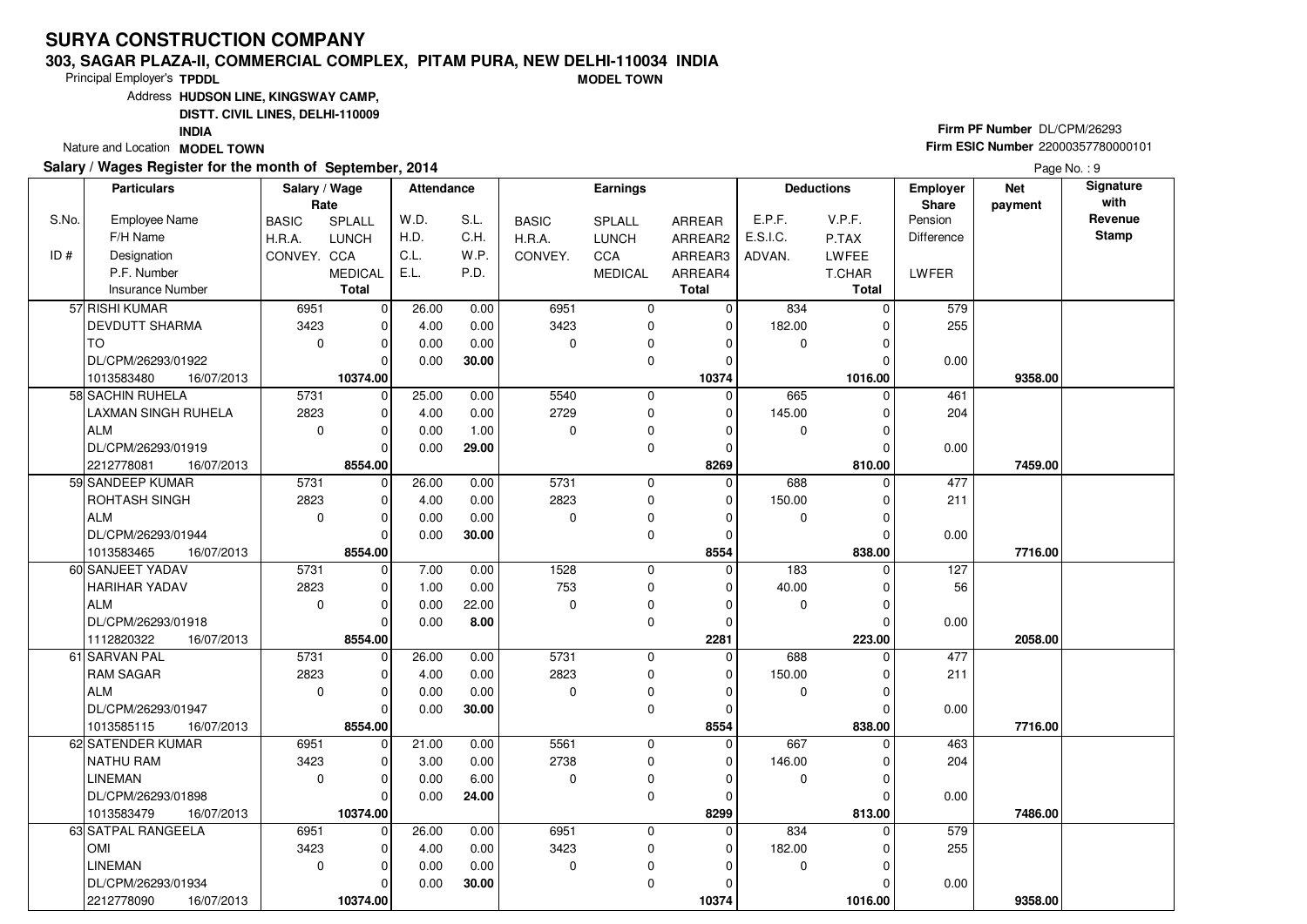### **303, SAGAR PLAZA-II, COMMERCIAL COMPLEX, PITAM PURA, NEW DELHI-110034 INDIAMODEL TOWN**

Principal Employer's**TPDDL**

Address**HUDSON LINE, KINGSWAY CAMP,**

**DISTT. CIVIL LINES, DELHI-110009**

**INDIA**

Nature and Location **MODEL TOWN** 

## **Salary / Wages Register for the month of September, 2014**

# **Firm PF Number** DL/CPM/26293 **Firm ESIC Number** <sup>22000357780000101</sup>

|       | <b>Particulars</b>       | Salary / Wage<br>Rate |                | <b>Attendance</b> |       |              | <b>Earnings</b> |              |             | <b>Deductions</b> | <b>Employer</b><br>Share | <b>Net</b><br>payment | Signature<br>with |
|-------|--------------------------|-----------------------|----------------|-------------------|-------|--------------|-----------------|--------------|-------------|-------------------|--------------------------|-----------------------|-------------------|
| S.No. | <b>Employee Name</b>     | <b>BASIC</b>          | SPLALL         | W.D.              | S.L.  | <b>BASIC</b> | SPLALL          | ARREAR       | E.P.F.      | V.P.F.            | Pension                  |                       | Revenue           |
|       | F/H Name                 | H.R.A.                | <b>LUNCH</b>   | H.D.              | C.H.  | H.R.A.       | <b>LUNCH</b>    | ARREAR2      | E.S.I.C.    | P.TAX             | Difference               |                       | <b>Stamp</b>      |
| ID#   | Designation              | CONVEY. CCA           |                | C.L.              | W.P.  | CONVEY.      | CCA             | ARREAR3      | ADVAN.      | <b>LWFEE</b>      |                          |                       |                   |
|       | P.F. Number              |                       | <b>MEDICAL</b> | E.L.              | P.D.  |              | <b>MEDICAL</b>  | ARREAR4      |             | T.CHAR            | LWFER                    |                       |                   |
|       | <b>Insurance Number</b>  |                       | <b>Total</b>   |                   |       |              |                 | <b>Total</b> |             | <b>Total</b>      |                          |                       |                   |
|       | 64 SATYA NARAYAN         | 5731                  | $\mathbf 0$    | 26.00             | 0.00  | 5731         | 0               | $\mathbf 0$  | 688         | 0                 | 477                      |                       |                   |
|       | <b>DEVTADIN</b>          | 2823                  | $\mathbf 0$    | 4.00              | 0.00  | 2823         | 0               | $\mathbf 0$  | 150.00      | $\Omega$          | 211                      |                       |                   |
|       | ALM                      | $\mathbf 0$           | $\mathbf 0$    | 0.00              | 0.00  | $\Omega$     | 0               | $\Omega$     | 0           | O                 |                          |                       |                   |
|       | DL/CPM/26293/01910       |                       | $\Omega$       | 0.00              | 30.00 |              | $\mathbf 0$     | $\mathbf 0$  |             | 0                 | 0.00                     |                       |                   |
|       | 2212727623<br>16/07/2013 |                       | 8554.00        |                   |       |              |                 | 8554         |             | 838.00            |                          | 7716.00               |                   |
|       | 65 SHIV KUMAR            | 6951                  | 0              | 26.00             | 0.00  | 6951         | $\mathbf 0$     | $\Omega$     | 834         | $\Omega$          | 579                      |                       |                   |
|       | <b>LAXMAN PRASAD</b>     | 3423                  | $\mathbf 0$    | 4.00              | 0.00  | 3423         | $\mathbf 0$     | 0            | 182.00      | $\Omega$          | 255                      |                       |                   |
|       | LINEMAN                  | $\mathbf 0$           | $\Omega$       | 0.00              | 0.00  | $\Omega$     | 0               | 0            | 0           |                   |                          |                       |                   |
|       | DL/CPM/26293/01961       |                       | $\Omega$       | 0.00              | 30.00 |              | $\mathbf 0$     | $\Omega$     |             | $\Omega$          | 0.00                     |                       |                   |
|       | 2212727626<br>16/07/2013 |                       | 10374.00       |                   |       |              |                 | 10374        |             | 1016.00           |                          | 9358.00               |                   |
|       | 66 SHIV NARAYAN          | 6951                  | $\mathbf 0$    | 19.00             | 0.00  | 5097         | $\mathbf 0$     | $\mathbf 0$  | 612         | $\Omega$          | 425                      |                       |                   |
|       | KALLU                    | 3423                  | $\mathbf 0$    | 3.00              | 0.00  | 2510         | 0               | 0            | 134.00      |                   | 187                      |                       |                   |
|       | LINEMAN                  | $\mathbf 0$           | $\Omega$       | 0.00              | 8.00  | $\Omega$     | $\mathbf 0$     | $\Omega$     | $\mathbf 0$ | $\Omega$          |                          |                       |                   |
|       | DL/CPM/26293/01911       |                       | $\Omega$       | 0.00              | 22.00 |              | $\mathbf 0$     | $\mathbf 0$  |             |                   | 0.00                     |                       |                   |
|       | 2212727628<br>16/07/2013 |                       | 10374.00       |                   |       |              |                 | 7607         |             | 746.00            |                          | 6861.00               |                   |
|       | 67 SHREE CHAND           | 5731                  | $\mathbf 0$    | 26.00             | 0.00  | 5731         | $\mathbf 0$     | $\mathbf 0$  | 688         | $\Omega$          | 477                      |                       |                   |
|       | <b>HARGYAN SINGH</b>     | 2823                  | $\mathbf 0$    | 4.00              | 0.00  | 2823         | 0               | 0            | 150.00      |                   | 211                      |                       |                   |
|       | ALM                      | $\Omega$              | $\Omega$       | 0.00              | 0.00  | $\Omega$     | 0               | $\Omega$     | $\mathbf 0$ | U                 |                          |                       |                   |
|       | DL/CPM/26293/01962       |                       | $\Omega$       | 0.00              | 30.00 |              | $\mathbf 0$     | $\mathbf 0$  |             |                   | 0.00                     |                       |                   |
|       | 2212727630<br>16/07/2013 |                       | 8554.00        |                   |       |              |                 | 8554         |             | 838.00            |                          | 7716.00               |                   |
|       | 68 SHRI BHAGWAN          | 5731                  | $\mathbf 0$    | 23.00             | 0.00  | 5158         | $\mathbf 0$     | $\mathbf 0$  | 619         |                   | 430                      |                       |                   |
|       | LT SATYA NARAIN          | 2823                  | $\Omega$       | 4.00              | 0.00  | 2541         | $\mathbf 0$     | $\Omega$     | 135.00      |                   | 189                      |                       |                   |
|       | ALM                      | $\mathbf 0$           | $\mathbf 0$    | 0.00              | 3.00  | $\Omega$     | $\mathbf 0$     | $\mathbf 0$  | 0           | $\Omega$          |                          |                       |                   |
|       | DL/CPM/26293/01977       |                       | $\mathbf 0$    | 0.00              | 27.00 |              | $\mathbf 0$     | 0            |             |                   | 0.00                     |                       |                   |
|       | 2212921960<br>16/07/2013 |                       | 8554.00        |                   |       |              |                 | 7699         |             | 754.00            |                          | 6945.00               |                   |
|       | 69 SHRIDHAR YADAV        | 6951                  | $\mathbf 0$    | 26.00             | 0.00  | 6951         | $\mathbf 0$     | $\Omega$     | 834         | $\Omega$          | 579                      |                       |                   |
|       | <b>GANESH YADAV</b>      | 3423                  | $\Omega$       | 4.00              | 0.00  | 3423         | $\mathbf 0$     | $\Omega$     | 182.00      | U                 | 255                      |                       |                   |
|       | <b>LINEMAN</b>           | $\Omega$              | $\mathbf 0$    | 0.00              | 0.00  | $\Omega$     | $\mathbf 0$     | $\Omega$     | 0           |                   |                          |                       |                   |
|       | DL/CPM/26293/01929       |                       | $\Omega$       | 0.00              | 30.00 |              | $\mathbf 0$     | 0            |             |                   | 0.00                     |                       |                   |
|       | 2212727631<br>16/07/2013 |                       | 10374.00       |                   |       |              |                 | 10374        |             | 1016.00           |                          | 9358.00               |                   |
|       | 70 SHYAM LAL             | 6951                  | $\mathbf 0$    | 25.00             | 0.00  | 6719         | $\mathbf 0$     | $\Omega$     | 806         | 0                 | 560                      |                       |                   |
|       | <b>CHANDER BHAN</b>      | 3423                  | $\Omega$       | 4.00              | 0.00  | 3309         | $\mathbf 0$     | 0            | 176.00      |                   | 246                      |                       |                   |
|       | <b>LINEMAN</b>           | $\mathbf 0$           | $\mathbf 0$    | 0.00              | 1.00  | $\mathbf 0$  | 0               | $\Omega$     | 0           | O                 |                          |                       |                   |
|       | DL/CPM/26293/01938       |                       | 0              | 0.00              | 29.00 |              | $\mathbf 0$     | 0            |             |                   | 0.00                     |                       |                   |
|       | 2212731715<br>16/07/2013 |                       | 10374.00       |                   |       |              |                 | 10028        |             | 982.00            |                          | 9046.00               |                   |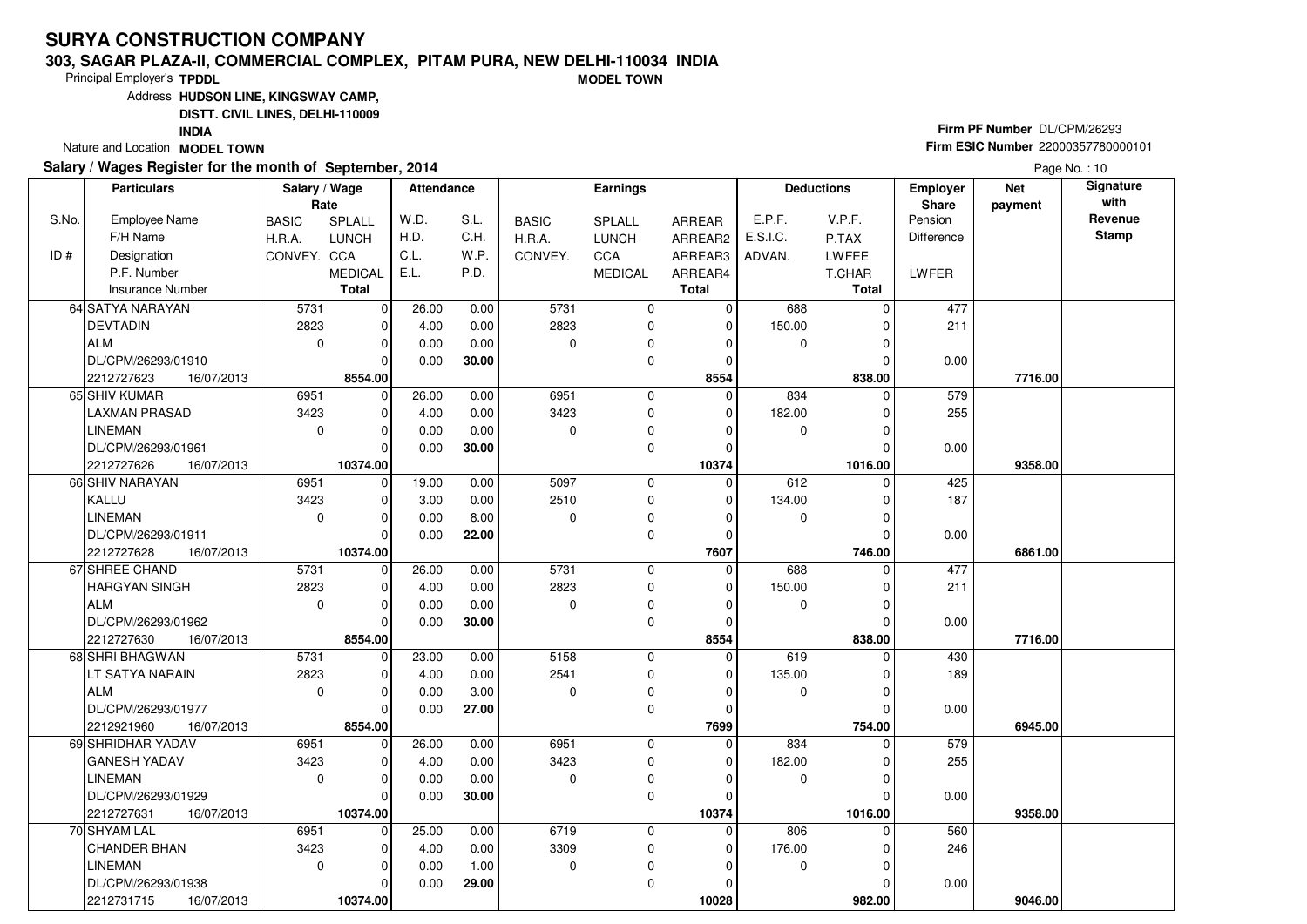### **303, SAGAR PLAZA-II, COMMERCIAL COMPLEX, PITAM PURA, NEW DELHI-110034 INDIAMODEL TOWN**

Principal Employer's**TPDDL**

Address**HUDSON LINE, KINGSWAY CAMP,**

**DISTT. CIVIL LINES, DELHI-110009**

**INDIA**

Nature and Location **MODEL TOWN** 

## **Salary / Wages Register for the month of September, 2014**

# **Firm PF Number** DL/CPM/26293 **Firm ESIC Number** <sup>22000357780000101</sup>

|       | <b>Particulars</b>       | Salary / Wage<br>Rate |                | Attendance |       |              | Earnings       |                |             | <b>Deductions</b> | <b>Employer</b><br>Share | <b>Net</b><br>payment | Signature<br>with |
|-------|--------------------------|-----------------------|----------------|------------|-------|--------------|----------------|----------------|-------------|-------------------|--------------------------|-----------------------|-------------------|
| S.No. | <b>Employee Name</b>     | <b>BASIC</b>          | SPLALL         | W.D.       | S.L.  | <b>BASIC</b> | <b>SPLALL</b>  | <b>ARREAR</b>  | E.P.F.      | V.P.F.            | Pension                  |                       | Revenue           |
|       | F/H Name                 | H.R.A.                | <b>LUNCH</b>   | H.D.       | C.H.  | H.R.A.       | <b>LUNCH</b>   | ARREAR2        | E.S.I.C.    | P.TAX             | <b>Difference</b>        |                       | <b>Stamp</b>      |
| ID#   | Designation              | CONVEY. CCA           |                | C.L.       | W.P.  | CONVEY.      | CCA            | ARREAR3        | ADVAN.      | <b>LWFEE</b>      |                          |                       |                   |
|       | P.F. Number              |                       | <b>MEDICAL</b> | E.L.       | P.D.  |              | <b>MEDICAL</b> | ARREAR4        |             | T.CHAR            | <b>LWFER</b>             |                       |                   |
|       | <b>Insurance Number</b>  |                       | Total          |            |       |              |                | Total          |             | Total             |                          |                       |                   |
|       | 71 SOM PAL               | 5731                  | $\mathbf 0$    | 26.00      | 0.00  | 5731         | 0              | 0              | 688         | $\Omega$          | 477                      |                       |                   |
|       | <b>TOTA RAM</b>          | 2823                  | $\mathbf 0$    | 4.00       | 0.00  | 2823         | 0              | $\Omega$       | 150.00      |                   | 211                      |                       |                   |
|       | ALM                      | $\mathbf 0$           | $\mathbf 0$    | 0.00       | 0.00  | $\Omega$     | 0              | 0              | 0           |                   |                          |                       |                   |
|       | DL/CPM/26293/01978       |                       | $\Omega$       | 0.00       | 30.00 |              | 0              | 0              |             |                   | 0.00                     |                       |                   |
|       | 2212727633<br>16/07/2013 |                       | 8554.00        |            |       |              |                | 8554           |             | 838.00            |                          | 7716.00               |                   |
|       | 72 SONE LAL              | 5731                  | $\Omega$       | 26.00      | 0.00  | 5731         | $\mathbf 0$    | $\overline{0}$ | 688         | $\Omega$          | 477                      |                       |                   |
|       | JAGDISH PRASAD           | 2823                  | 0              | 4.00       | 0.00  | 2823         | 0              | 0              | 150.00      | 0                 | 211                      |                       |                   |
|       | ALM                      | $\mathbf 0$           | $\Omega$       | 0.00       | 0.00  | $\mathbf 0$  | 0              | $\Omega$       | 0           |                   |                          |                       |                   |
|       | DL/CPM/26293/01970       |                       | $\Omega$       | 0.00       | 30.00 |              | 0              | $\Omega$       |             |                   | 0.00                     |                       |                   |
|       | 2212815710<br>16/07/2013 |                       | 8554.00        |            |       |              |                | 8554           |             | 838.00            |                          | 7716.00               |                   |
|       | 73 SONU                  | 5731                  | $\mathbf 0$    | 26.00      | 0.00  | 5731         | 0              | $\Omega$       | 688         |                   | 477                      |                       |                   |
|       | <b>RADHEY SHYAM</b>      | 2823                  | $\mathbf 0$    | 4.00       | 0.00  | 2823         | 0              | 0              | 150.00      | 0                 | 211                      |                       |                   |
|       | ALM                      | $\Omega$              | $\mathbf 0$    | 0.00       | 0.00  | $\Omega$     | 0              | $\Omega$       | 0           |                   |                          |                       |                   |
|       | DL/CPM/26293/01913       |                       | $\Omega$       | 0.00       | 30.00 |              | 0              | 0              |             |                   | 0.00                     |                       |                   |
|       | 16/07/2013<br>2213840049 |                       | 8554.00        |            |       |              |                | 8554           |             | 838.00            |                          | 7716.00               |                   |
|       | 74 SUBHASH SINGH         | 6951                  | $\mathbf 0$    | 26.00      | 0.00  | 6951         | 0              | $\Omega$       | 834         | $\Omega$          | 579                      |                       |                   |
|       | <b>BALWANT SINGH</b>     | 3423                  | $\mathbf 0$    | 4.00       | 0.00  | 3423         | 0              | 0              | 182.00      |                   | 255                      |                       |                   |
|       | <b>LINEMAN</b>           | $\mathbf 0$           | $\Omega$       | 0.00       | 0.00  | $\mathbf 0$  | $\mathbf 0$    | $\Omega$       | 0           |                   |                          |                       |                   |
|       | DL/CPM/26293/01968       |                       | $\Omega$       | 0.00       | 30.00 |              | 0              | 0              |             |                   | 0.00                     |                       |                   |
|       | 2212778099<br>16/07/2013 |                       | 10374.00       |            |       |              |                | 10374          |             | 1016.00           |                          | 9358.00               |                   |
|       | 75 SUBHASH YADAV         | 6951                  | $\mathbf 0$    | 26.00      | 0.00  | 6951         | 0              | $\mathbf 0$    | 834         | $\Omega$          | 579                      |                       |                   |
|       | <b>BANSU YADAV</b>       | 3423                  | 0              | 4.00       | 0.00  | 3423         | 0              | 0              | 182.00      | 0                 | 255                      |                       |                   |
|       | <b>LINEMAN</b>           | $\mathbf 0$           | $\Omega$       | 0.00       | 0.00  | $\Omega$     | 0              | 0              | 0           |                   |                          |                       |                   |
|       | DL/CPM/26293/01930       |                       | $\Omega$       | 0.00       | 30.00 |              | 0              | 0              |             |                   | 0.00                     |                       |                   |
|       | 2212731717<br>16/07/2013 |                       | 10374.00       |            |       |              |                | 10374          |             | 1016.00           |                          | 9358.00               |                   |
|       | 76 SUBHOD ROY            | 6951                  | $\mathbf 0$    | 26.00      | 0.00  | 6951         | 0              | $\Omega$       | 834         | $\Omega$          | 579                      |                       |                   |
|       | <b>RAM SEWAK ROY</b>     | 3423                  | $\mathbf 0$    | 4.00       | 0.00  | 3423         | 0              | $\Omega$       | 182.00      |                   | 255                      |                       |                   |
|       | LINEMAN                  | $\mathbf 0$           | $\Omega$       | 0.00       | 0.00  | $\Omega$     | 0              | $\Omega$       | 0           |                   |                          |                       |                   |
|       | DL/CPM/26293/01941       |                       | $\Omega$       | 0.00       | 30.00 |              | 0              | 0              |             |                   | 0.00                     |                       |                   |
|       | 1011711730<br>16/07/2013 |                       | 10374.00       |            |       |              |                | 10374          |             | 1016.00           |                          | 9358.00               |                   |
|       | 77 SUKHBIR SINGH         | 5731                  | $\mathbf 0$    | 24.00      | 0.00  | 5349         | 0              | $\mathbf 0$    | 642         |                   | 446                      |                       |                   |
|       | <b>VIJAY PAL SINGH</b>   | 2823                  | 0              | 4.00       | 0.00  | 2635         | 0              | 0              | 140.00      |                   | 196                      |                       |                   |
|       | ALM                      | $\Omega$              | $\Omega$       | 0.00       | 2.00  | $\mathbf 0$  | $\pmb{0}$      | 0              | $\mathbf 0$ |                   |                          |                       |                   |
|       | DL/CPM/26293/01974       |                       | $\Omega$       | 0.00       | 28.00 |              | 0              | 0              |             |                   | 0.00                     |                       |                   |
|       | 1013637855<br>16/07/2013 |                       | 8554.00        |            |       |              |                | 7984           |             | 782.00            |                          | 7202.00               |                   |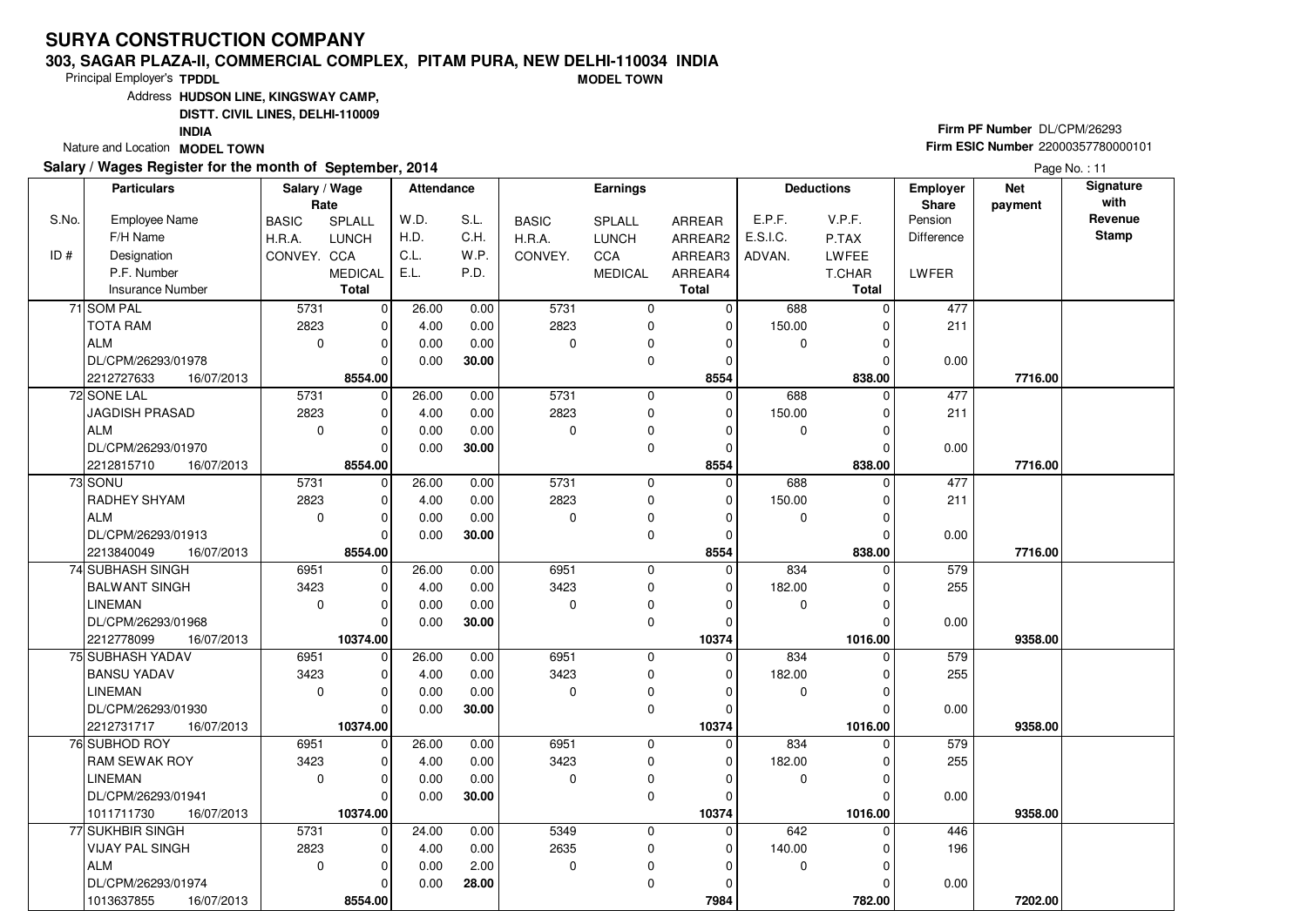### **303, SAGAR PLAZA-II, COMMERCIAL COMPLEX, PITAM PURA, NEW DELHI-110034 INDIAMODEL TOWN**

Principal Employer's**TPDDL**

Address**HUDSON LINE, KINGSWAY CAMP,**

**DISTT. CIVIL LINES, DELHI-110009**

**INDIA**

Nature and Location **MODEL TOWN** 

### **Salary / Wages Register for the month of September, 2014**

# **Firm PF Number** DL/CPM/26293 **Firm ESIC Number** <sup>22000357780000101</sup>

|       | <b>Particulars</b>       | Salary / Wage<br>Rate |                | Attendance |       |              | <b>Earnings</b> |               |          | <b>Deductions</b> | Employer<br>Share | <b>Net</b><br>payment | Signature<br>with |
|-------|--------------------------|-----------------------|----------------|------------|-------|--------------|-----------------|---------------|----------|-------------------|-------------------|-----------------------|-------------------|
| S.No. | <b>Employee Name</b>     | <b>BASIC</b>          | SPLALL         | W.D.       | S.L.  | <b>BASIC</b> | <b>SPLALL</b>   | <b>ARREAR</b> | E.P.F.   | V.P.F.            | Pension           |                       | Revenue           |
|       | F/H Name                 | H.R.A.                | <b>LUNCH</b>   | H.D.       | C.H.  | H.R.A.       | <b>LUNCH</b>    | ARREAR2       | E.S.I.C. | P.TAX             | <b>Difference</b> |                       | <b>Stamp</b>      |
| ID#   | Designation              | CONVEY. CCA           |                | C.L.       | W.P.  | CONVEY.      | CCA             | ARREAR3       | ADVAN.   | <b>LWFEE</b>      |                   |                       |                   |
|       | P.F. Number              |                       | <b>MEDICAL</b> | E.L.       | P.D.  |              | <b>MEDICAL</b>  | ARREAR4       |          | T.CHAR            | LWFER             |                       |                   |
|       | <b>Insurance Number</b>  |                       | <b>Total</b>   |            |       |              |                 | <b>Total</b>  |          | <b>Total</b>      |                   |                       |                   |
|       | <b>78 SUMIT KUMAR</b>    | 5731                  | $\mathbf 0$    | 21.00      | 0.00  | 4776         | $\mathbf 0$     | $\Omega$      | 573      | $\Omega$          | 398               |                       |                   |
|       | RAGHUBIR SINGH           | 2823                  | $\mathbf 0$    | 4.00       | 0.00  | 2353         | 0               | $\mathbf 0$   | 125.00   |                   | 175               |                       |                   |
|       | ALM                      | $\mathbf 0$           | $\mathbf 0$    | 0.00       | 5.00  | 0            | $\mathbf 0$     | 0             | 0        | 0                 |                   |                       |                   |
|       | DL/CPM/26293/01931       |                       | $\Omega$       | 0.00       | 25.00 |              | $\mathbf 0$     | $\Omega$      |          | O                 | 0.00              |                       |                   |
|       | 2212731719<br>16/07/2013 |                       | 8554.00        |            |       |              |                 | 7129          |          | 698.00            |                   | 6431.00               |                   |
|       | 79 SUNIL KUMAR           | 6951                  | $\mathbf 0$    | 26.00      | 0.00  | 6951         | $\mathbf 0$     | $\Omega$      | 834      | $\Omega$          | 579               |                       |                   |
|       | TEJ NARAIN RAI           | 3423                  | $\mathbf 0$    | 4.00       | 0.00  | 3423         | 0               | 0             | 182.00   | U                 | 255               |                       |                   |
|       | <b>LINEMAN</b>           | $\mathbf 0$           | $\mathbf 0$    | 0.00       | 0.00  | $\mathbf 0$  | $\mathbf 0$     | 0             | 0        | $\Omega$          |                   |                       |                   |
|       | DL/CPM/26293/01975       |                       | $\Omega$       | 0.00       | 30.00 |              | $\mathbf 0$     | $\Omega$      |          |                   | 0.00              |                       |                   |
|       | 2213134285<br>16/07/2013 |                       | 10374.00       |            |       |              |                 | 10374         |          | 1016.00           |                   | 9358.00               |                   |
|       | 80 SURENDER KUMAR        | 6951                  | $\mathbf 0$    | 26.00      | 0.00  | 6951         | $\mathbf 0$     | $\Omega$      | 834      | 0                 | 579               |                       |                   |
|       | <b>BABU RAM PAL</b>      | 3423                  | 0              | 4.00       | 0.00  | 3423         | 0               | 0             | 182.00   | 0                 | 255               |                       |                   |
|       | <b>LINEMAN</b>           | $\mathbf 0$           | $\mathbf 0$    | 0.00       | 0.00  | $\Omega$     | 0               | $\Omega$      | 0        |                   |                   |                       |                   |
|       | DL/CPM/26293/01924       |                       | $\Omega$       | 0.00       | 30.00 |              | $\mathbf 0$     | $\Omega$      |          |                   | 0.00              |                       |                   |
|       | 1013668674<br>16/07/2013 |                       | 10374.00       |            |       |              |                 | 10374         |          | 1016.00           |                   | 9358.00               |                   |
|       | 81 SURESH PAL            | 5731                  | $\mathbf 0$    | 26.00      | 0.00  | 5731         | 0               | $\Omega$      | 688      | $\Omega$          | 477               |                       |                   |
|       | <b>RAM SAWROOP</b>       | 2823                  | $\mathbf 0$    | 4.00       | 0.00  | 2823         | $\mathbf 0$     | 0             | 150.00   | $\Omega$          | 211               |                       |                   |
|       | ALM                      | $\mathbf 0$           | $\mathbf 0$    | 0.00       | 0.00  | $\Omega$     | 0               | $\Omega$      | 0        | 0                 |                   |                       |                   |
|       | DL/CPM/26293/01943       |                       | $\Omega$       | 0.00       | 30.00 |              | $\mathbf 0$     | $\Omega$      |          | $\Omega$          | 0.00              |                       |                   |
|       | 1013583463<br>16/07/2013 |                       | 8554.00        |            |       |              |                 | 8554          |          | 838.00            |                   | 7716.00               |                   |
|       | 82 SUSHIL KUMAR          | 6951                  | $\mathbf 0$    | 26.00      | 0.00  | 6951         | 0               | $\Omega$      | 834      | 0                 | 579               |                       |                   |
|       | <b>KRISHAN PAL</b>       | 3423                  | $\mathbf 0$    | 4.00       | 0.00  | 3423         | 0               | 0             | 182.00   | O                 | 255               |                       |                   |
|       | <b>LINEMAN</b>           | $\mathbf 0$           | $\mathbf 0$    | 0.00       | 0.00  | $\Omega$     | 0               | 0             | 0        | $\Omega$          |                   |                       |                   |
|       | DL/CPM/26293/01963       |                       | $\Omega$       | 0.00       | 30.00 |              | $\mathbf 0$     | $\mathbf 0$   |          |                   | 0.00              |                       |                   |
|       | 2212727635<br>16/07/2013 |                       | 10374.00       |            |       |              |                 | 10374         |          | 1016.00           |                   | 9358.00               |                   |
|       | 83 UDAY KUMAR            | 6951                  | 0              | 26.00      | 0.00  | 6951         | 0               | $\mathbf 0$   | 834      | $\Omega$          | 579               |                       |                   |
|       | <b>TEJU SHAH</b>         | 3423                  | $\mathbf 0$    | 4.00       | 0.00  | 3423         | $\mathbf 0$     | $\mathbf 0$   | 182.00   |                   | 255               |                       |                   |
|       | <b>LINEMAN</b>           | $\mathbf 0$           | $\mathbf 0$    | 0.00       | 0.00  | $\Omega$     | 0               | $\Omega$      | 0        | U                 |                   |                       |                   |
|       | DL/CPM/26293/01964       |                       | $\Omega$       | 0.00       | 30.00 |              | $\mathbf 0$     | $\Omega$      |          |                   | 0.00              |                       |                   |
|       | 2212727636<br>16/07/2013 |                       | 10374.00       |            |       |              |                 | 10374         |          | 1016.00           |                   | 9358.00               |                   |
|       | 84 UMESH KUMAR           | 5731                  | $\mathbf 0$    | 26.00      | 0.00  | 5731         | 0               | 0             | 688      | 0                 | 477               |                       |                   |
|       | <b>LAL CHAND</b>         | 2823                  | $\Omega$       | 4.00       | 0.00  | 2823         | 0               | $\mathbf 0$   | 150.00   |                   | 211               |                       |                   |
|       | ALM                      | $\mathbf 0$           | $\Omega$       | 0.00       | 0.00  | $\mathbf 0$  | 0               | $\Omega$      | 0        |                   |                   |                       |                   |
|       | DL/CPM/26293/01932       |                       | $\Omega$       | 0.00       | 30.00 |              | $\mathbf 0$     | $\Omega$      |          |                   | 0.00              |                       |                   |
|       | 2212731721<br>16/07/2013 |                       | 8554.00        |            |       |              |                 | 8554          |          | 838.00            |                   | 7716.00               |                   |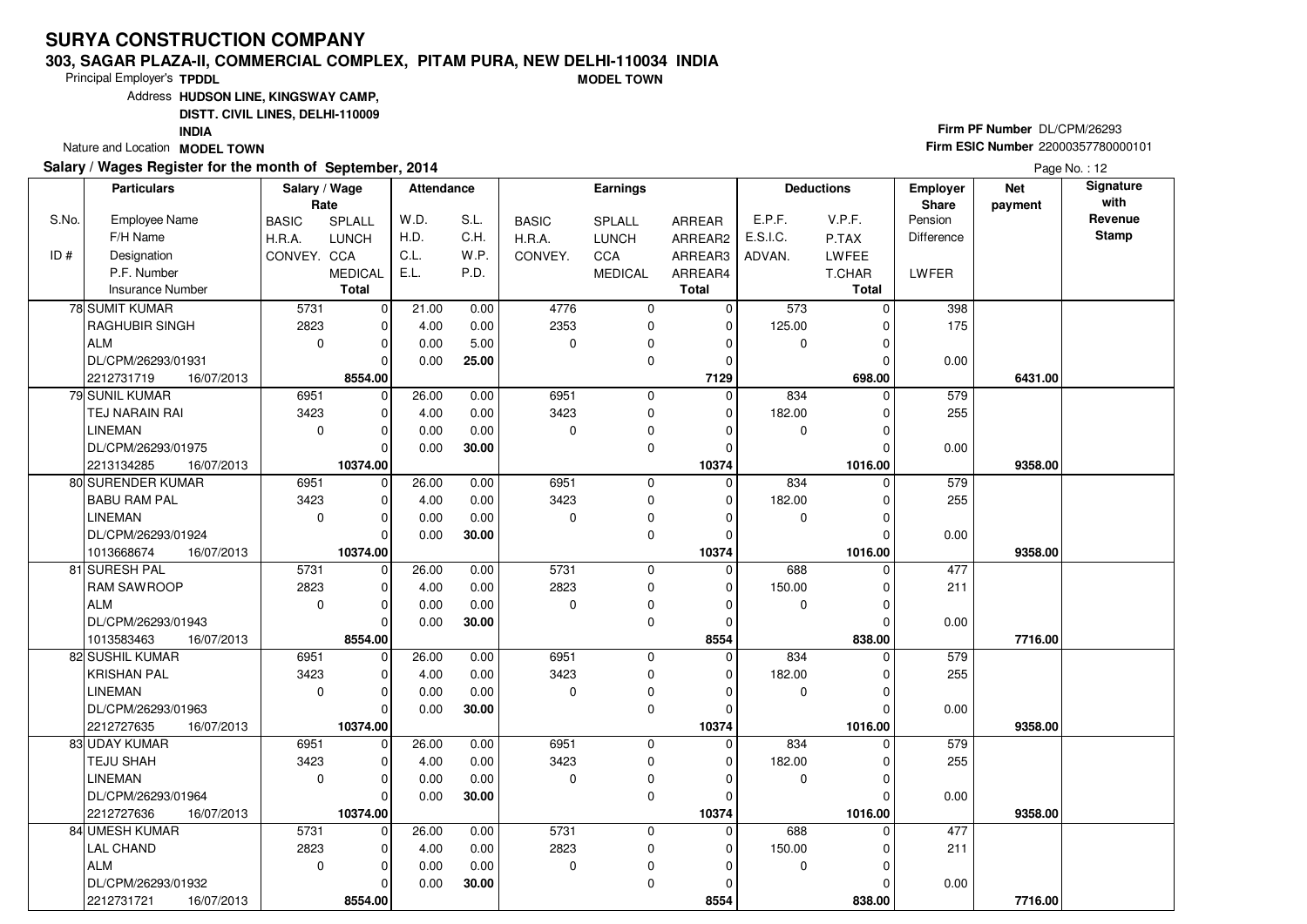### **303, SAGAR PLAZA-II, COMMERCIAL COMPLEX, PITAM PURA, NEW DELHI-110034 INDIAMODEL TOWN**

Principal Employer's**TPDDL**

Address**HUDSON LINE, KINGSWAY CAMP,**

**DISTT. CIVIL LINES, DELHI-110009**

**INDIA**

Nature and Location **MODEL TOWN** 

## **Salary / Wages Register for the month of September, 2014**

# **Firm PF Number** DL/CPM/26293 **Firm ESIC Number** <sup>22000357780000101</sup>

|       | <b>Particulars</b>       | Salary / Wage<br>Rate |                | <b>Attendance</b> |       | Earnings     |                |              | <b>Deductions</b> |              | <b>Employer</b><br>Share | <b>Net</b><br>payment | Signature<br>with |
|-------|--------------------------|-----------------------|----------------|-------------------|-------|--------------|----------------|--------------|-------------------|--------------|--------------------------|-----------------------|-------------------|
| S.No. | <b>Employee Name</b>     | <b>BASIC</b>          | SPLALL         | W.D.              | S.L.  | <b>BASIC</b> | SPLALL         | ARREAR       | E.P.F.            | V.P.F.       | Pension                  |                       | Revenue           |
|       | F/H Name                 | H.R.A.                | <b>LUNCH</b>   | H.D.              | C.H.  | H.R.A.       | <b>LUNCH</b>   | ARREAR2      | E.S.I.C.          | P.TAX        | <b>Difference</b>        |                       | <b>Stamp</b>      |
| ID#   | Designation              | CONVEY. CCA           |                | C.L.              | W.P.  | CONVEY.      | CCA            | ARREAR3      | ADVAN.            | LWFEE        |                          |                       |                   |
|       | P.F. Number              |                       | <b>MEDICAL</b> | E.L.              | P.D.  |              | <b>MEDICAL</b> | ARREAR4      |                   | T.CHAR       | LWFER                    |                       |                   |
|       | <b>Insurance Number</b>  |                       | <b>Total</b>   |                   |       |              |                | <b>Total</b> |                   | <b>Total</b> |                          |                       |                   |
|       | 85 VASHIST               | 5731                  | $\mathbf 0$    | 20.00             | 0.00  | 4585         | 0              | $\mathbf 0$  | 550               | $\Omega$     | 382                      |                       |                   |
|       | <b>RAM DARSH YADAV</b>   | 2823                  | $\mathbf 0$    | 4.00              | 0.00  | 2258         | $\mathbf 0$    | 0            | 120.00            | U            | 168                      |                       |                   |
|       | <b>ALM</b>               | $\mathbf 0$           | $\mathbf 0$    | 0.00              | 6.00  | $\Omega$     | 0              | $\Omega$     | 0                 |              |                          |                       |                   |
|       | DL/CPM/26293/01935       |                       | $\Omega$       | 0.00              | 24.00 |              | $\mathbf 0$    | $\Omega$     |                   | ŋ            | 0.00                     |                       |                   |
|       | 2212778139<br>16/07/2013 |                       | 8554.00        |                   |       |              |                | 6843         |                   | 670.00       |                          | 6173.00               |                   |
|       | 86 VEER PAL              | 5731                  | $\mathbf 0$    | 26.00             | 0.00  | 5731         | $\mathbf 0$    | $\Omega$     | 688               | $\Omega$     | 477                      |                       |                   |
|       | CHHOTE LAL               | 2823                  | $\mathbf 0$    | 4.00              | 0.00  | 2823         | 0              | 0            | 150.00            | 0            | 211                      |                       |                   |
|       | ALM                      | $\mathbf 0$           | $\mathbf 0$    | 0.00              | 0.00  | $\Omega$     | $\mathbf 0$    | $\Omega$     | 0                 | O            |                          |                       |                   |
|       | DL/CPM/26293/01897       |                       | $\Omega$       | 0.00              | 30.00 |              | 0              | 0            |                   | 0            | 0.00                     |                       |                   |
|       | 16/07/2013<br>1013583474 |                       | 8554.00        |                   |       |              |                | 8554         |                   | 838.00       |                          | 7716.00               |                   |
|       | 87 VIJAY KUMAR           | 6951                  | $\mathbf 0$    | 25.00             | 0.00  | 6719         | 0              | $\mathbf 0$  | 806               | $\Omega$     | 560                      |                       |                   |
|       | <b>SIRJANAND SINGH</b>   | 3423                  | $\mathbf 0$    | 4.00              | 0.00  | 3309         | $\mathbf 0$    | $\mathbf 0$  | 176.00            | $\Omega$     | 246                      |                       |                   |
|       | <b>LINEMAN</b>           | $\mathbf 0$           | $\mathbf 0$    | 0.00              | 1.00  | $\Omega$     | 0              | $\Omega$     | 0                 | $\Omega$     |                          |                       |                   |
|       | DL/CPM/26293/01933       |                       | $\Omega$       | 0.00              | 29.00 |              | $\mathbf 0$    | $\mathbf 0$  |                   |              | 0.00                     |                       |                   |
|       | 2212731726<br>16/07/2013 |                       | 10374.00       |                   |       |              |                | 10028        |                   | 982.00       |                          | 9046.00               |                   |
|       | 88 VIPIN KUMAR           | 5731                  | $\mathbf 0$    | 26.00             | 0.00  | 5731         | 0              | $\mathbf 0$  | 688               | 0            | 477                      |                       |                   |
|       | <b>SHRI KRISHAN</b>      | 2823                  | $\Omega$       | 4.00              | 0.00  | 2823         | 0              | $\Omega$     | 150.00            |              | 211                      |                       |                   |
|       | <b>ALM</b>               | $\Omega$              | $\mathbf 0$    | 0.00              | 0.00  | $\Omega$     | 0              | $\Omega$     | 0                 | O            |                          |                       |                   |
|       | DL/CPM/26293/01965       |                       | $\Omega$       | 0.00              | 30.00 |              | $\Omega$       | $\Omega$     |                   |              | 0.00                     |                       |                   |
|       | 2212728045<br>16/07/2013 |                       | 8554.00        |                   |       |              |                | 8554         |                   | 838.00       |                          | 7716.00               |                   |
|       | 89 VIRENDER KUMAR        | 5731                  | $\mathbf 0$    | 26.00             | 0.00  | 5731         | $\Omega$       | $\mathbf 0$  | 688               | O            | 477                      |                       |                   |
|       | KEDARI PAL               | 2823                  | $\mathbf 0$    | 4.00              | 0.00  | 2823         | $\mathbf 0$    | $\mathbf 0$  | 150.00            |              | 211                      |                       |                   |
|       | <b>ALM</b>               | $\Omega$              | $\mathbf 0$    | 0.00              | 0.00  | $\Omega$     | $\mathbf 0$    | $\Omega$     | 0                 | $\Omega$     |                          |                       |                   |
|       | DL/CPM/26293/01969       |                       | $\mathbf 0$    | 0.00              | 30.00 |              | 0              | 0            |                   |              | 0.00                     |                       |                   |
|       | 2212778145<br>16/07/2013 |                       | 8554.00        |                   |       |              |                | 8554         |                   | 838.00       |                          | 7716.00               |                   |
|       | 90 VISHNU PANDIT         | 6951                  | $\mathbf 0$    | 26.00             | 0.00  | 6951         | $\mathbf 0$    | $\Omega$     | 834               | $\Omega$     | 579                      |                       |                   |
|       | KHUSHNANDAN PANDIT       | 3423                  | $\Omega$       | 4.00              | 0.00  | 3423         | $\mathbf 0$    | $\Omega$     | 182.00            | U            | 255                      |                       |                   |
|       | <b>LINEMAN</b>           | $\Omega$              | $\mathbf 0$    | 0.00              | 0.00  | $\Omega$     | 0              | $\Omega$     | 0                 |              |                          |                       |                   |
|       | DL/CPM/26293/01912       |                       | $\Omega$       | 0.00              | 30.00 |              | $\mathbf 0$    | $\Omega$     |                   |              | 0.00                     |                       |                   |
|       | 2212728050<br>16/07/2013 |                       | 10374.00       |                   |       |              |                | 10374        |                   | 1016.00      |                          | 9358.00               |                   |
|       | 91 YOGESH KUMAR          | 6951                  | $\mathbf 0$    | 21.00             | 0.00  | 5561         | $\mathbf 0$    | $\Omega$     | 667               | 0            | 463                      |                       |                   |
|       | RADHEY SHYAM             | 3423                  | $\Omega$       | 3.00              | 0.00  | 2738         | 0              | 0            | 146.00            |              | 204                      |                       |                   |
|       | <b>LINEMAN</b>           | $\mathbf 0$           | $\mathbf 0$    | 0.00              | 6.00  | $\mathbf 0$  | 0              | $\Omega$     | 0                 | O            |                          |                       |                   |
|       | DL/CPM/26293/01899       |                       | 0              | 0.00              | 24.00 |              | 0              | $\Omega$     |                   |              | 0.00                     |                       |                   |
|       | 2012114736<br>16/07/2013 |                       | 10374.00       |                   |       |              |                | 8299         |                   | 813.00       |                          | 7486.00               |                   |